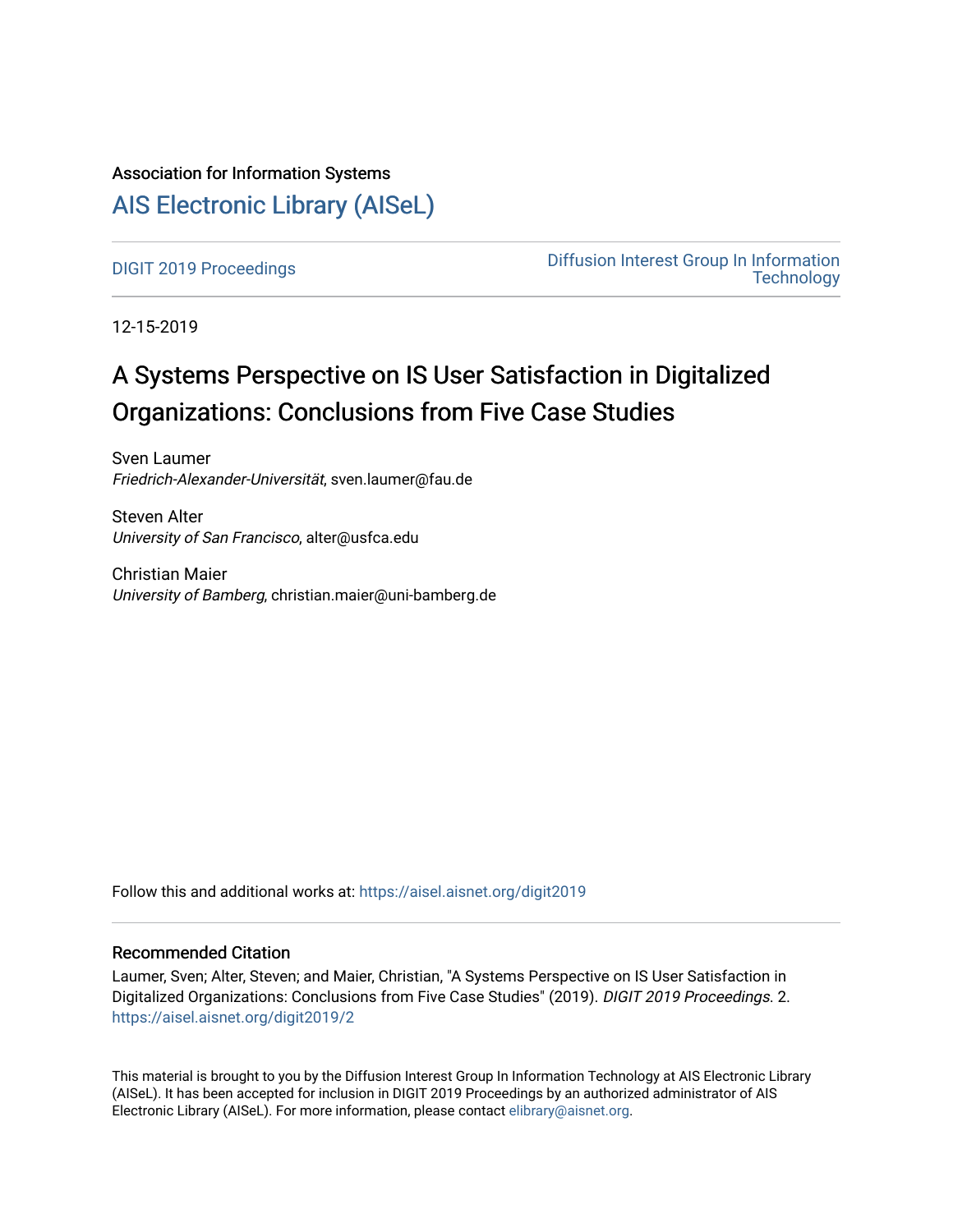## **A Systems Perspective on IS User Satisfaction in Digitalized Organizations: Conclusions from Five Case Studies**

*Completed Research Paper*

**Sven Laumer** Friedrich-Alexander-Universität Erlangen-Nürnberg sven.laumer@fau.de

**Steven Alter** University of San Francisco alter@usfca.edu

### **Christian Maier**

University of Bamberg christian.maier@uni-bamberg.de

#### **Abstract**

*We present a systems perspective on IS user satisfaction that is more appropriate in digitalized organizations than prominent streams of user satisfaction research from several decades ago that focused largely on voluntary, individual use of IT. We developed this perspective by analyzing five case studies commissioned by managers facing user satisfaction issues in important ISs. Direct quotations from recorded transcripts of 111 interviews from the cases illustrated that IS user satisfaction issues involved much more than the IS itself. Both qualitative and quantitative analysis of the interview data led to the conclusion that IS user satisfaction was formed as work system participants fulfilled responsibilities within work systems that produced product/services for internal and/or external customers. The information systems were integral parts of those work systems. IS users tended to evaluate an IS in relation to the extent to which it helped them perform their work activities and fulfill their responsibilities.* 

**Keywords**: User satisfaction, work system theory, technology acceptance, digitalized organization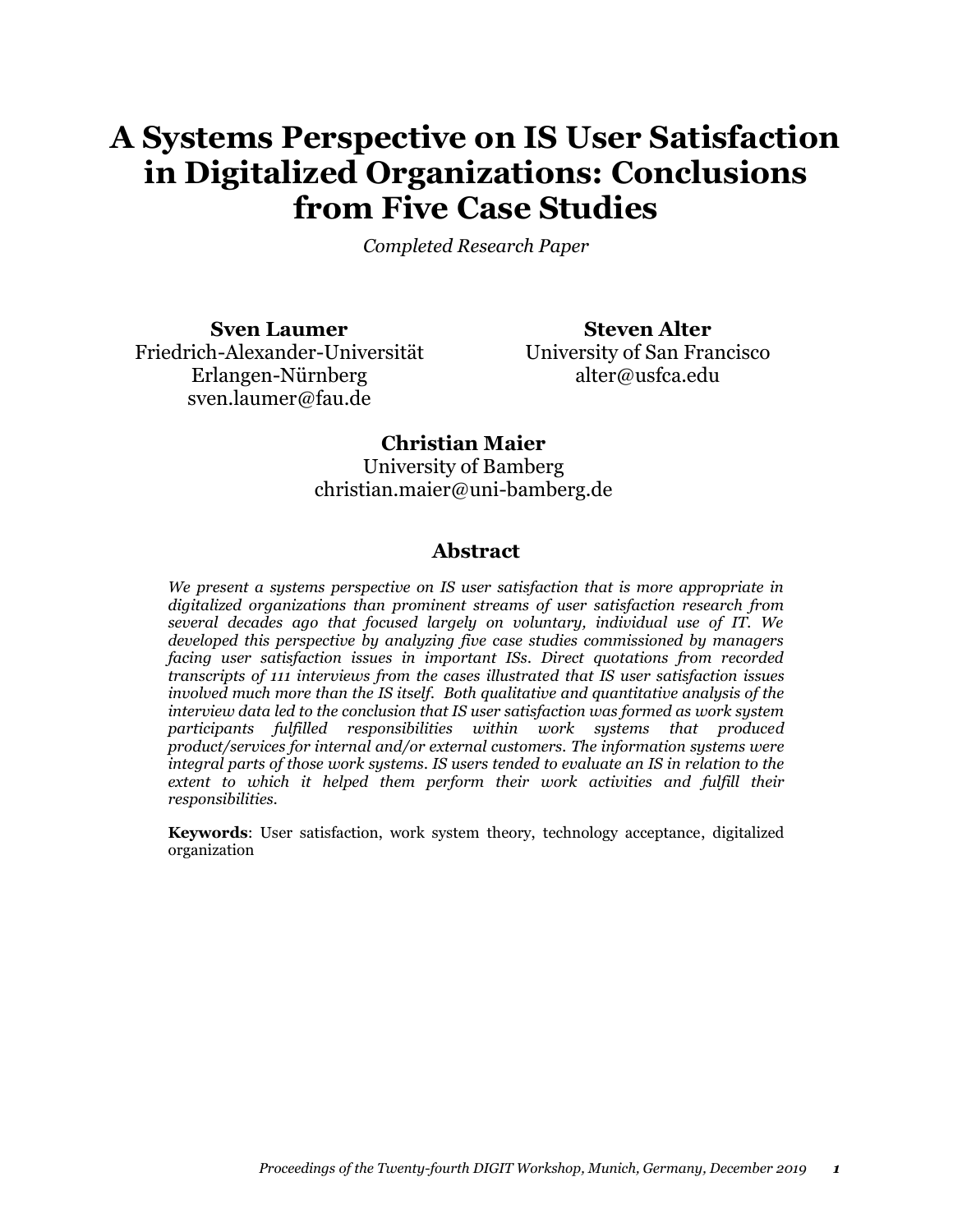# **A Systems Perspective on IS User Satisfaction in Digitalized Organizations: Conclusions from Five Case Studies**

*Completed Research Paper*

## **Need for a Holistic Approach**

An important internal IS at a software vendor encountered serious, long-standing user satisfaction issues despite using widely accepted technology to store and distribute company-generated product information. Widespread user dissatisfaction almost led the organization to terminate the IS. That dissatisfaction could not be explained by variables such as system (technology) quality, information quality, ease-of-use, or usefulness that are highlighted in mainstream user satisfaction and post-adoption research (e.g. Bhattacherjee 2001; DeLone and McLean 2003; Goodhue and Thompson 1995; Rogers 1995; Venkatesh et al. 2003). Management commissioned our case study to produce actionable recommendations, especially since lower satisfaction is linked to lower performance (DeLone and McLean 2003) and higher employee turnover (Maier et al. 2013). We used work system theory (WST, Alter 2013) to analyze 31 recorded interviews. The problem we identified centered on internal coherence and alignment of the entire IT-reliant work system for collecting, storing, and distributing product information. Management recognized the need for a holistic, systemic approach. Adoption of our WST-based recommendations began an improvement path that continued to succeed several years later.

In a similar way we conducted in total five case studies. Analysis of recorded interviews from the five case studies (15, 34, 21, 31, and 10 in the respective settings) showed that the most prominent user satisfaction and post-adoption models ignore many important issues and interactions that practitioners in all five settings associated with IS user satisfaction. We address that limitation of the existing literature by providing a holistic view of IS user satisfaction in digitalized organizations, i.e., organizations in which ITreliant information systems perform essential functions whose efficiency and effectiveness have direct impacts on the efficiency, effectiveness, and economic success of the organization.

**Calls for alternative theoretical approaches**. We present our findings at a time when publications in major IS journals are calling for alternatives to the types of variance perspectives that have dominated user satisfaction and post-adoption technology acceptance research for decades. Grover and Lyytinen (2015) discuss limitations of the IS field's dominant "mid-range script" that leads to producing minor variations on theories such as TAM (Davis 1989) and UTAUT (Venkatesh et al. 2003). Among other points, they propose "*permitting IS scholarship that more fluidly accommodates alternative forms of knowledge production*." (p. 271). In related critiques, Liu et al. 2017; Palvia et al. 2015; Stein et al. 2017 describe a troubling convergence rather than expansion in IS research. Concluding a 5-article dialogue about systems theories in IS, Demetis and Lee (2017, p. 164) say, "*The reality is that the field of information systems as a whole has never seriously entertained systems theory in the first place. We have noted a few individual exceptions like Checkland (2000) and Alter (2001), but there has existed no overall body of literature indicating a systems movement in the field of information systems to which they or others have contributed.*" Along similar lines, Burton-Jones et al. (2015) say, "*Our field's forefathers were systems theorists" … "the systems perspective should be a natural fit for IS because of our interest in systems." … "but its influence dissipated in the late 1980s as researchers began to focus mainly on the variance perspective.*" That article proposes ways to combine aspects of variance, process, and systems approaches as an antidote for an unnecessary and unproductive tendency toward isolation of different research perspectives. A similar proposal in Ortiz de Guinea and Webster (2017) calls for combining research perspectives through different types of hybrids of variance and process approaches in IS research.

**A systems perspective on IS user satisfaction**. This paper's explanation and justification of a systems perspective on IS user satisfaction extends the existing body of user satisfaction research. Our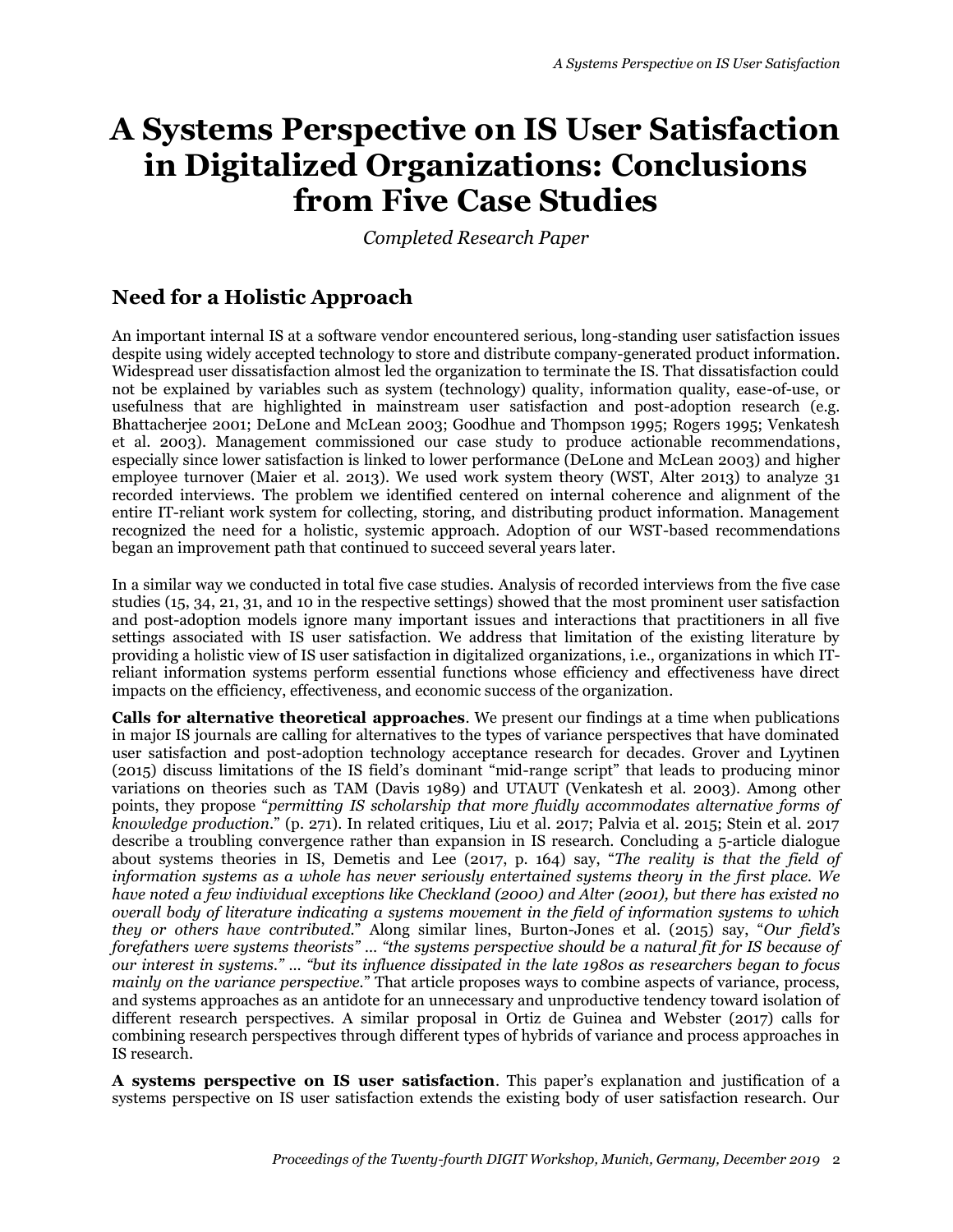analysis pursues the following research question, which emphasizes the types of situations that are increasingly frequent and increasingly important as business becomes more digitalized:

*RQ: Identify the determinants of IS user satisfaction for information systems that support work systems in organizational settings.*

We pursued that RQ by analyzing five case studies and assuming that IS user satisfaction is an individual level variable based on accumulated personal perceptions (positive, neutral, and/or negative) of experiences with an IS in the context of performing work in organizations.

**Organization**. The next section provides background clarifying basic concepts related to different approaches to theory (variance, process and systems), WST's work system framework, and prominent streams of research related to user satisfaction. The methodology section explains the coding and analysis of recorded quotations related to user satisfaction of IS users interviewed in five case studies. The presentation of qualitative results is limited to selected quotations illustrating the kinds of issues that practitioners in five digitalized settings associated with IS user satisfaction. A quantitative analysis of coded interview data focuses on the percentage of interviews in each case in which quotations related to positive or negative impacts on IS user satisfaction could be associated directly with elements of the work system framework or its internal fit relationships. The evidence supports a new systems perspective on IS user satisfaction that can help researchers and practitioners visualize and understand key issues.

## **Background and Literature Review**

IS research has focused for decades on topics related to IS user satisfaction. Despite initial concerns about the conceptual consistency and strength of the construct (Melone 1990), the IS user satisfaction construct has become more theoretically grounded, more consistently defined, and more reliably measured (Vaezi et al. 2016). Important products of that body of research include various models and factors related to IS user satisfaction (Ives et al. 1983; Wixom and Todd 2005) as determinants of IS success (DeLone and McLean 1992, 2003; Petter et al. 2008, 2012, 2013). Early formal definitions of IS user satisfaction focused on meanings of "satisfaction" in terms of "needs" and "fulfilment of needs" (Melone 1990), consistent with dictionary definitions such as "fulfilment of one's wishes, expectations, or needs, or the pleasure derived from this". Researchers have moved from that type of definition toward focusing on user experiences and the evaluation of performance as key to satisfaction (Vaezi et al. 2016).

This background section covers three topics: 1) Differences between variance, process, and systems perspectives, 2) the work system perspective, 3) research related to IS user satisfaction. Proceeding in that order allows it to conclude by using a work system perspective to illustrate inherent limitations in traditional approaches used in research related to IS user satisfaction.

#### *Variance, Process, and Systems Perspectives*

Almost all of the literature uses either variance or process perspectives to analyze IS user satisfaction.

**A variance perspective**. Variance-oriented research focuses on correlations between independent and dependent variables in the form of quantitative measures that represent properties of specific entities (e.g. "system quality"). Researchers assume continuity of effect based on assumptions that relationships between the variables are unidirectional and constant (Burton-Jones et al. 2015). Research using a variance perspective tends to define user satisfaction as "a multidimensional attitude towards various aspects of the IS" (Raymond 1985 as cited by Vaezi et al. 2016, p. 504) and views satisfaction as emotional summary judgment as an outcome of use (Oliver 2014; Vaezi et al. 2016). Such research typically focuses on factors such as information, service, or system quality (DeLone and McLean 1992, 2003; Wixom and Todd 2005). Vaezi et al. (2016) provide an overview of the factors discussed in the literature.

**A process perspective**. A process-oriented perspective on user satisfaction emphasizes sequences of events within a system (Boudreau and Robey 2005; Burton-Jones et al. 2015). This type of research focus on how user satisfaction is formed (Vaezi et al. 2016), i.e., the evaluative process that leads to the satisfaction outcome (Bhattacherjee 2001; Lankton and McKnight 2012). Research has identified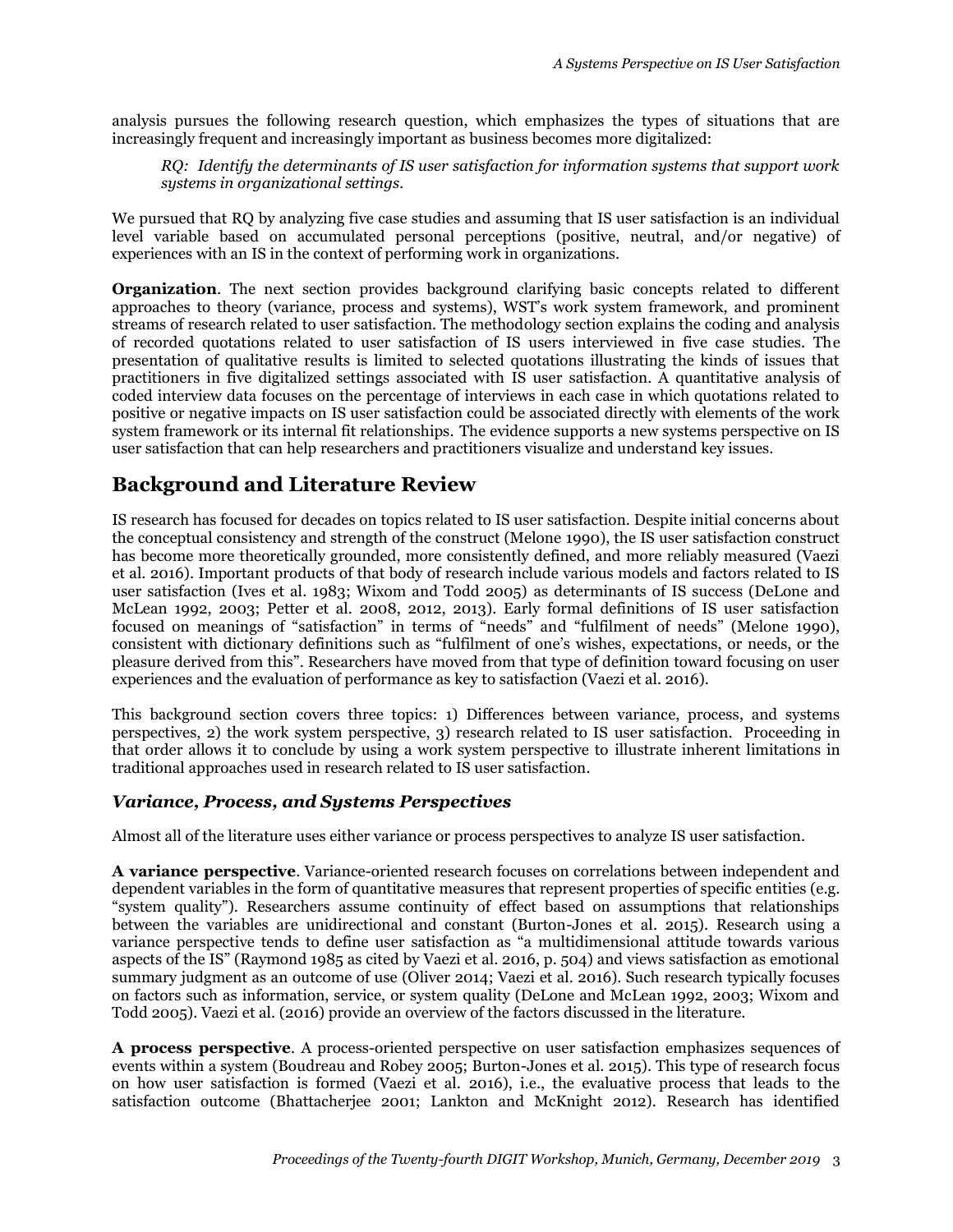expectations and expectations-disconfirmations processes (Bhattacherjee 2001) and appraisal processes (Beaudry and Pinsonneault 2005; Stein et al. 2015; (Tarafdar et al. 2019); (Maier et al. 2019)) that can lead to a satisfaction response.

**Absence of a systems perspective**. Little IS research has attempted to determine how IS user satisfaction is related to work experiences as a whole (Vaezi et al. 2016). Instead of a systems perspective, most prior research has adopted a "tool-thinking" approach (Alter 2004) to IS user satisfaction by focusing mainly on use and properties of the IS as though an IS is a tool. Speaking of IS research in general, Demetis and Lee (2017, pp. 164-165) say, "*Apart from the few individual exceptions …, the term "systems" in information systems has been an empty honorific, where the phrase "information systems"*  is largely interchangeable with "information technology" or even just "the computer" In contrast, this paper will apply a systems perspective on IS user satisfaction.

The general idea of systems perspectives derives from a conviction that the world consists of wholes and interacting parts, not just entities, properties, and events (Bertalanffy 1972; Boulding 1956). "*A systems perspective focuses on wholes, parts, and emergent properties that arise from interactions among parts*." (Burton-Jones et al. 2015, p. 668). Systems are assumed to exist within other systems and within surrounding environments that affect them. The definition of *system* is elusive. Skyttner (2005) mentions various ideas from systems theorists and concludes, "t*o qualify for the name system, two conditions apart from organization have to be present: continuity of identity and goal directedness.*" (p. 59). A system is not something presented to an observer; rather, it is something to be recognized by an observer. Different observers might perceive different systems in the same situation (Skyttner 2005).

Effective use of systems approaches combines holism with attention to components and their interactions. Compared to a variance or process perspective, a systems perspective enables an understanding how subwholes are affected by the whole or vice versa, and whether the relationship between sub-wholes are affected by the embedding whole. It therefore provides an alternative to process and variance perspectives for understanding whether relationships among sub-wholes are affected by the whole itself and how the interactions of sub-wholes shape a phenomenon of interest. It also enables understanding of whether the emergence of a phenomenon hinges on properties of the system as a whole (Burton-Jones et al. 2015).

#### *A Work System Perspective*

A system-oriented definition of IS is a first step toward a systems perspective on IS user satisfaction. Our system-oriented definition of IS is based on WST, which can be viewed as a specialization of general systems theory (GST, Boulding 1956; Skyttner 2005) that focuses on WSs in organizations rather than on systems in general. WST consists of three components (Alter 2013): the definition of work system, the work system framework (Figure 1), and the work system life cycle model. Our empirical findings and our new systems perspective on IS user satisfaction are explained based on the first two of the three components of WST. WST is the basis of various versions of the work system method (WSM), a systems analysis method designed to support the needs of business professionals (Alter 2006). WST reflects a systems perspective and defines IS as a special case of a WS.

**Definition and nature of work systems**. A WS is a system in which human participants and/or machines perform work (processes and activities) using information, technology, and other resources to produce specific product/services for internal or external customers. WSs operate within an external environment that matters, rely on shared human, technical, and informational infrastructures, and may or may not be guided by explicit strategies. An organization can be described as a set of WSs whose operation and interactions maintain the organization and produce its product/services. The concept of WS is a general case whose many special cases including ISs, service systems, supply chains, projects, and totally automated WSs. For example, an IS is a WS most of whose activities are devoted to capturing, storing, retrieving, transmitting, manipulating, and/or displaying information.

This paper focuses on user satisfaction for ISs that support sociotechnical WSs through which businesses operate. Such WSs contain human participants who perform activities within the WS. Activities performed by specific WS participants may or may not use an IS that supports the WS.

Explicitly defining a WS as a system points to an important distinction, especially in a field where "*it is no exaggeration to describe most IS researchers as having used the term 'system' or 'systems' to refer to just about anything that involves electronic information processing*" (Lee 2010, p. 339). WST uses the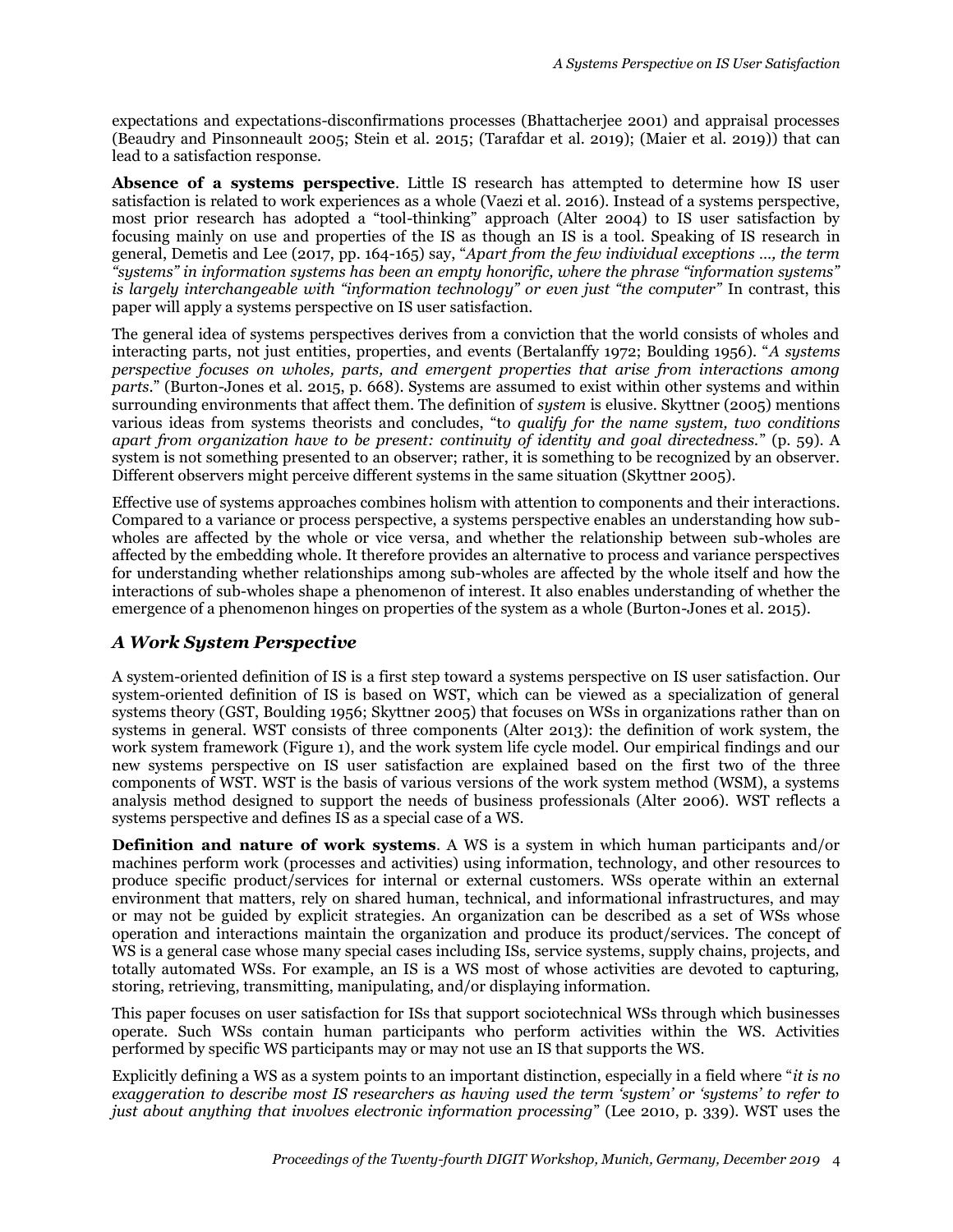term *technology* to refer to technical artifacts that are used by users and that may or may not be treated as systems. For example, a hammer is a technology that is not a system whereas a laptop computer is a technology that can be viewed as a system because it produces outputs by performing data processing activities. It is not helpful to refer to laptops as systems when analyzing WSs and ISs because laptops are being used as tools in those instances. This type of distinction is important because most user satisfaction research and much of the IS discipline seems to treat the term *system* as a synonym of *technology* and often seems to assume that ISs are technologies rather than sociotechnical systems with human participants.

Finally, there are different possible relationships between WSs and ISs that support those WSs. In many instances, the operation of an IS is totally separate from the operation of a WS that it supports. For example, a sales order entry system may produce delivery orders that are accessed and used by an entirely separate delivery WS owned by a different company. In many other instances, the IS is an integral part of the WS that it supports, as happened in one of our five cases involving an IS used for managing, updating, and tracking financial transactions in a banking WS. In the first instance, user satisfaction resembles satisfaction with a technical artifact that is used, such as an automobile or laptop. In the second, it is more like satisfaction with an integral part of a system, such as a company's satisfaction with its own sociotechnical systems. Our case study analysis focuses on five examples of the second type.



**Figure 1. Work system framework (Alter, 2013)**

**Work system framework**. WST's work system framework in Figure 1 identifies nine elements of a basic management understanding of a WS. A basic understanding includes knowledge about the WS's internal and external customers, the product/services it produces and the environment within which the WS operates (such as organizational culture, competitive situation, and regulations). Each of the nine elements is associated with one of following three general categories that will be applied in our analysis:

• **Customer-focused concerns**. Customers and product/services may be partially inside and partially outside because customers often participate in activities within the WS (e.g., in service situations) and because product/services take shape within the work system.

**Internal operational concerns.** Four core elements of the WS framework, processes and activities, participants, information, and technologies, are usually viewed as within the WS.

• **Contextual concerns**. Environment, infrastructure, and strategies are viewed as largely outside the WS but often have effects within the WS. Environment is the organizational, cultural, political, competitive, technical and regulatory milieu within which it operates. Infrastructure includes human, information, and technical resources shared with other WSs. Strategies include relevant organization, business ecosystem, department, and WS strategies.

The two-headed arrows inside the framework represent the importance of fit between specific pairs of elements. For example, one of those arrows says that participants should be appropriate for processes and activities and vice versa. In a broader sense, fit between participants and processes and activities makes it easier to support the overarching goals of the WS. Four of the five fit relationships in the WS framework link to *processes and activities*. In contrast, there are no arrows between information and participant or between technology and participant even though some participants may not understand certain information or may not like certain technology. The assumed centrality of *processes and activities* implies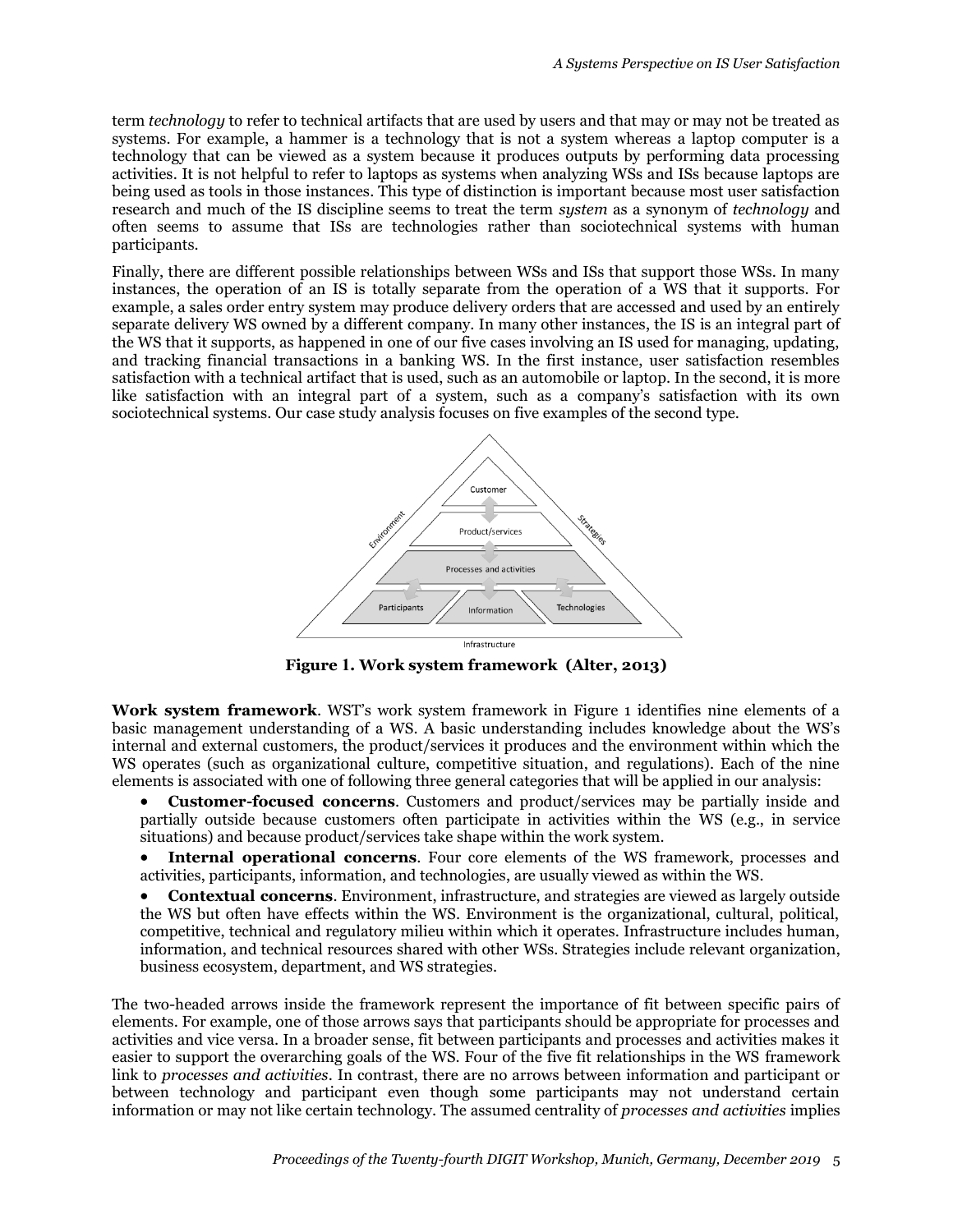that fit between technology and processes and activities is usually more important than fit between technology and participants, particularly when structured processes and activities dictate mandatory usage.

The WS framework's 9 elements and the 5 fit relationships denoted by arrows provide 14 categories (Table 1) that we used for categorizing quotations related to IS user satisfaction. Each quotation that was related to IS user satisfaction in the 111 interviews was assigned to one of the 14 categories, thereby providing a straightforward basis for a quantitative analysis of the implications of our interview data. Table 2 will show how the same categories can be used to visualize the focus of three major streams of research.

| Related to one of the six<br>core elements of the work<br>system framework                                     | Related to internal fit between pairs of<br>elements in the work system<br>framework                                | Related to one of the three<br>contextual elements of the<br>work system framework |
|----------------------------------------------------------------------------------------------------------------|---------------------------------------------------------------------------------------------------------------------|------------------------------------------------------------------------------------|
| 1) Customer (for customers of<br>the work system system)<br>2) Product/services<br>3) Processes and activities | 7) Fit between customers and<br>product/services<br>8) Fit between product/services and<br>processes and activities | 12) Fit with environment<br>13) Fit with strategy<br>14) Fit with infrastructure   |
| 4) Participants                                                                                                | 9) Fit between participants and processes<br>and activities                                                         |                                                                                    |
| 5) Information<br>6) Technologies                                                                              | 10) Fit between information and processes<br>and activities                                                         |                                                                                    |
|                                                                                                                | 11) Fit between technology and processes<br>and activities                                                          |                                                                                    |

#### **Table 1. 14 WST categories used for classifying quotations related to IS user satisfaction**

#### *Technology Acceptance, Post-Adoption, and User Satisfaction Research*

A great deal of IS research has addressed the broad and highly significant realm of technology acceptance and user satisfaction. Published results of many hundreds of research projects in that realm have been summarized and analyzed by literature review articles such as Furneaux 2012; Petter et al. 2012; Tojib et al. 2008; Williams et al. 2009. Those review articles generally focus on one or another of the most established streams of research in this realm: post-adoption technology acceptance, user satisfaction, and task-technology fit. Table 2 shows the main independent and dependent variables in each research stream along with one or two seminal references. It uses dark shading to highlight the parts of the WS framework that are emphasized in each research stream.

**Technology acceptance and post-adoption research**. One of the most cited models is the technology acceptance model (TAM) (Davis 1989; Davis et al. 1989), which uses two variables, perceived usefulness and ease of use, to explain technology acceptance in terms of intention to use and use behavior. Various extensions of TAM (see e.g. Venkatesh and Davis 2000) led to the unified theory of acceptance and use of technology (UTAUT, Venkatesh et al. 2003). UTAUT says that effort expectancy, performance expectancy, social influence, and facilitating conditions influence intention to use and use, and further that the strength of these effects is influenced by individual characteristics such as age, gender, and experience. Both TAM and UTAUT apply the initial adoption of a technology. Post-acceptance models such as Bhattacherjee (2001) expectation-confirmation model extend this research stream by adapting expectation-confirmation theory and treating post-adoption acceptance in terms of continuance of use. User satisfaction is based on experiences and the (dis)confirmation of initial beliefs such as ease of use or usefulness. This research stream typically treats user satisfaction, the confirmation of initial expectations, and habitual use as the main determinants of continued IT use (Bhattacherjee and Lin 2014). Table 2 notes how this research stream focuses on the technology (ease of use, usefulness, effort expectancy, performance expectancy), participants (age, gender, experiences) and the environment (social influence, facilitating conditions).

**IS success and user satisfaction research.** Another widely cited stream of research, focuses on IS success and user satisfaction. A prominent example is the original (DeLone and McLean 1992) and updated (DeLone and McLean 2003) versions of the IS success model, which treats system quality (technical quality of the IS) and information quality as factors contributing to user satisfaction, which in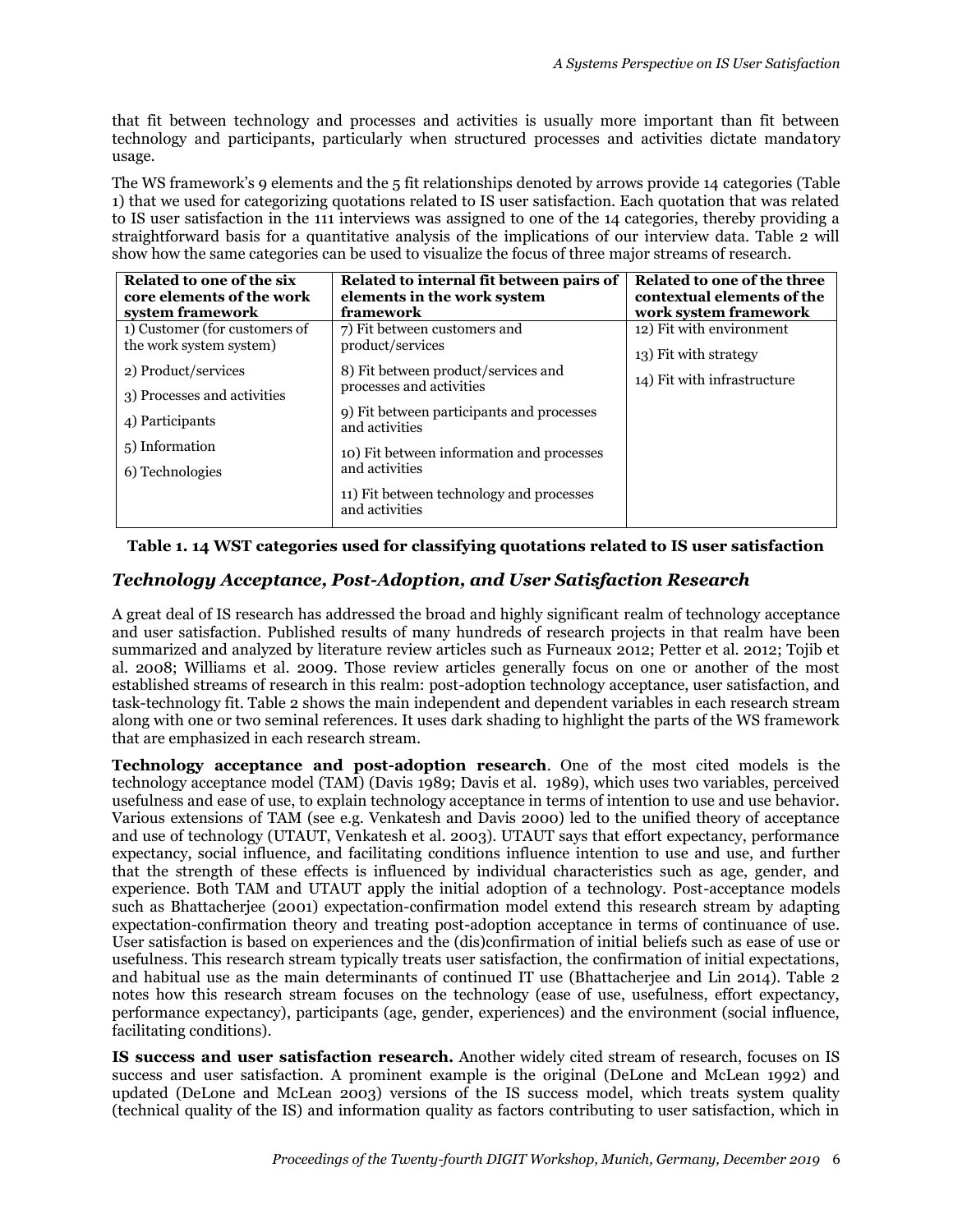turn contributes to individual and organizational impact. In the time since publication of the 1992 IS success model, practical issues related to user satisfaction shifted away from willingness to use an IS and toward whether an IS could be implemented efficiently and would genuinely support work systems (Petter et al. 2012). These developments were noted by Delone and McLean (2003) in a revision of the IS success model that added service quality (which WST would treat as quality of IT-related infrastructure) and treated the dependent variable as net benefits. Around a decade later, Petter et al. (2012) discussed the emphasis on technology and technology stakeholders (technical personnel, system advocates) in much of the research to that time. Petter et al. (2012) call for more research on informational aspects of an IS, new adaptive research processes, models for measuring user satisfaction and IS success, and practical approaches for preventing silos in this research stream. Table 2 illustrates this research stream as focusing on the technology (system quality), information (information quality) and the infrastructure (service quality).

|                                                                                                                                              | <b>Model</b>                                                                                                        | <b>Independent variables</b>                                                                                                                                                                                                          | Dependent<br>variables                                            | Reference                                                                                                |
|----------------------------------------------------------------------------------------------------------------------------------------------|---------------------------------------------------------------------------------------------------------------------|---------------------------------------------------------------------------------------------------------------------------------------------------------------------------------------------------------------------------------------|-------------------------------------------------------------------|----------------------------------------------------------------------------------------------------------|
| Customer<br>Products and services<br>Processes and activities<br><b>Participants</b><br><b>Technologies</b><br>Information<br>Infrastructure | Post-adoption<br>technology<br>acceptance<br>research<br>Expectation-<br>confirmation<br>model<br><b>IS Success</b> | User satisfaction<br>Intention to<br>use<br>(Dis) confirmation,<br>Use<br>Expectation<br>Beliefs, e.g., effort or<br>performance expectancy<br>Individual characteristics<br>(Age, gender, experience)<br>Information quality<br>User |                                                                   | (Bhattacherjee<br>2001; Davis<br>1989; Davis et<br>al. 1989;<br>Venkatesh et al.<br>2003)<br>(DeLone and |
| Customer<br>Products & services<br>Processes and activities<br>Participants<br>Information<br>Infrastructure                                 | Model                                                                                                               | System quality<br>Service quality                                                                                                                                                                                                     | satisfaction<br>Use<br><b>Benefits</b>                            | McLean 1992;<br>Petter et al.<br>2013)                                                                   |
| Customer<br>Products and services<br>Processes and activities<br><b>Technologies</b><br>Participants<br>Information<br>Infrastructure        | Task-<br>Technology-Fit<br>Model                                                                                    | Technology characteristics<br><b>Task characteristics</b><br>Individual characteristics                                                                                                                                               | Technology use<br>User<br>satisfaction<br>Performance<br>benefits | (Goodhue and<br>Thompson<br>1995)                                                                        |

**Table 2. Overview of Post-Adoption Acceptance and User Satisfaction Research**

**Task-technology fit**. A third research stream on post-adoption phenomena treats task-technology fit as the central determinant of performance benefits and use. This theory says that IS use and performance benefits are attained when an IS is well-suited to the tasks that must be performed, where tasks are broadly defined as the "actions carried out by individuals in turning inputs into outputs" (Goodhue and Thompson 1995, p. 216) and the technologies are tools used by individuals. Task-technology fit is "*the degree to which a technology assists an individual performing his or her portfolio of tasks*" (p. 216). It operates at the intersection of task requirements, individual abilities, and the functionality of the technology. Although this research has been extended (Dishaw and Strong 1999; Furneaux 2012), the main focus is still on identifying task and technology characteristics that fit in different contexts such that performance benefits can be obtained. Table 2 portrays this research stream as focusing on technology (functionality of the technology), process-technology fit (task-technology fit) and participants (individual abilities).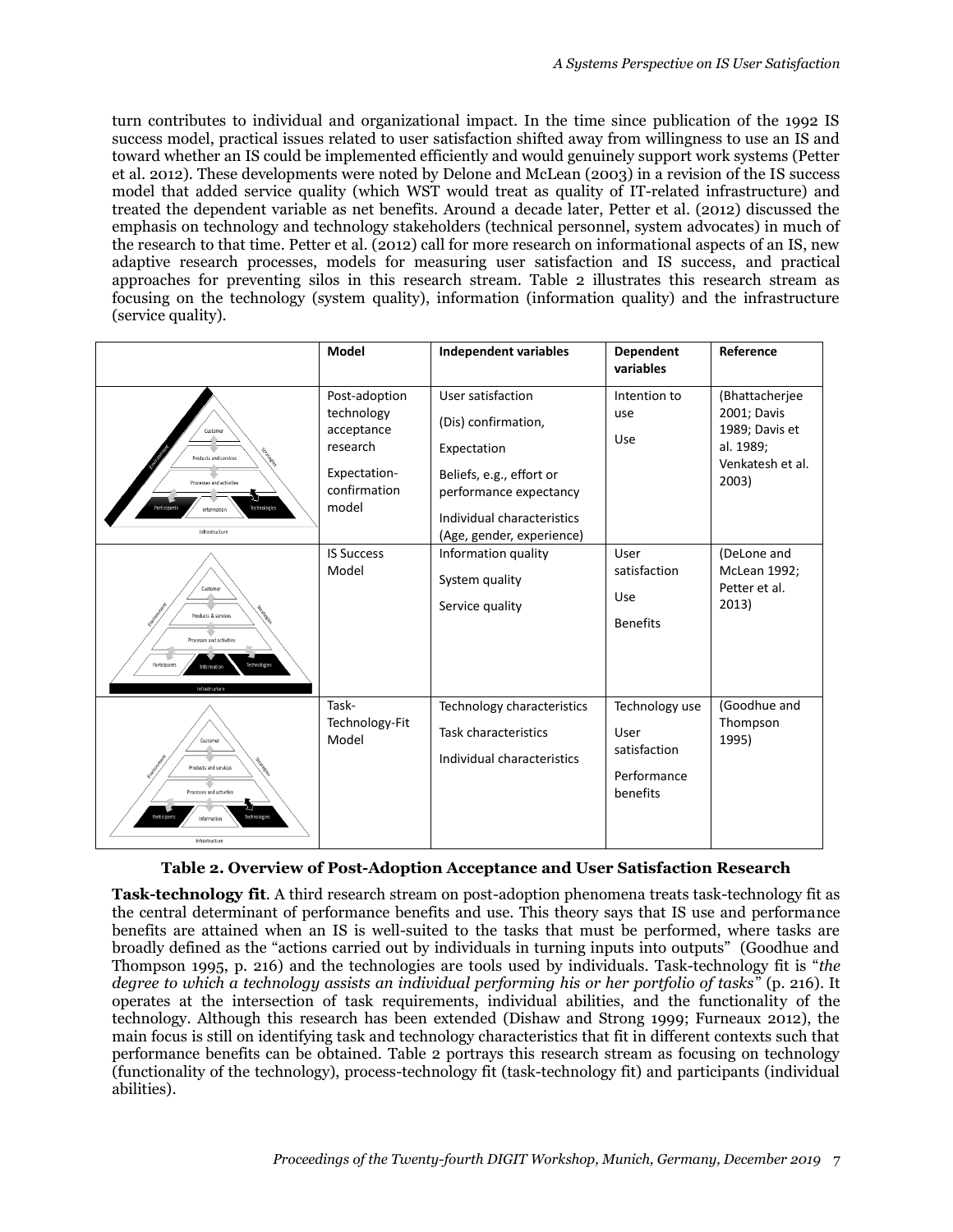**A gap in the literature**. Core topics in each research stream serve as a lens that focuses attention on certain issues. As noted by Burke (1984, p. 70), "a way of seeing is also a way of not seeing. A focus upon object A involves a neglect of object B." Table 2 illustrates that the three prominent research streams focus on important topics but tend to ignore many of the WST-related topics identified in Table 1. Many of our interviewees described those topics as quite important in relation to their perceptions of IS user satisfaction. Our research findings and conclusions provide a way to address that gap in the literature.

### **Methodology: A Multi-Case Study Approach**

This section summarizes how we conducted five case studies undertaken with the simultaneous purpose of understanding more about IS user satisfaction and helping managers decide what to do about related problems. Our analysis follows the approach used by Lapointe and Rivard (2005) when they applied a new, multi-level perspective for the well-known user resistance phenomenon. This approach uses multiple case studies for data collection and within case as well as cross-case analysis for data analysis. We applied that approach for a similar purpose of understanding IS user satisfaction.

**The case studies**. We selected the five case studies to maximize variation (Lapointe and Rivard 2005). Table 3 summarizes the case studies. It notes similarities and variations related to four characteristics: context, the WS supported by the IS, the type of IS, and the status of the IS (in routine use or recently implemented). In terms of similarities, three sites were financial service providers (Laumer et al. 2017), two had selected the same financial and banking IS, and two others had implemented a similar type of system (enterprise content management (Laumer et al. 2013)). In terms of variations, we looked at three different types of IS (financial and banking, enterprise content management, e-recruiting (Eckhardt et al. 2014; Laumer et al. 2015)) in different types of organizations (financial service provider, automotive supplier, IT service provider) with a focus on different WS (Laumer et al. 2016). The case studies were performed between from 2009 to 2016 by two or three researchers that each included one or more of this paper's co-authors.

For internal validity, direct observation, documentation, and interviews served as three sources of evidence (Dubé and Paré 2003; Lapointe and Rivard 2005). At least one of us spent several days at each site observing how each IS was used. Documentation, minutes from committee meetings, memorandums, and letters were analyzed. Data gathered from these sources was used to corroborate, validate, and complement the interview data, which is the main source of data collected in each case study.

**The interviews.** Each lasted between one and three hours. The five cases involved 21, 15, 34, 10, and 31 interviews, respectively, for a total of 111 interviews. Interviews began with a generic question that allowed the respondents to express how they experienced the use of the IS that they had been using or that was being implemented. To dig deeper, we asked for the major positive and negative experiences related to each IS. Our main focus was to elicit user satisfaction narratives describing how respondents had significant positive or negative experiences with using the IS. Our questionnaire contained questions such as "What are your most important positive and negative experiences with using the IS?" Follow-up questions tried to identify how and why those experiences occurred and what were employees' behavioral responses as their experiences unfolded. We tried to establish links between reported IS user satisfaction issues and outcome results. By using this technique and by asking more specific questions, we tried to identify narratives of IS user satisfaction to ensure that the focus of each case was on similar aspects and that we are able to conduct a cross-case analysis (Lapointe and Rivard 2005). In each case, we ended our data collection when we saw that only redundant aspects were identified in subsequent interviews and that additional interviews would not provide new insights (Lapointe and Rivard 2005). We produced and coded complete transcripts using Microsoft Word and MaxQDA for each interview.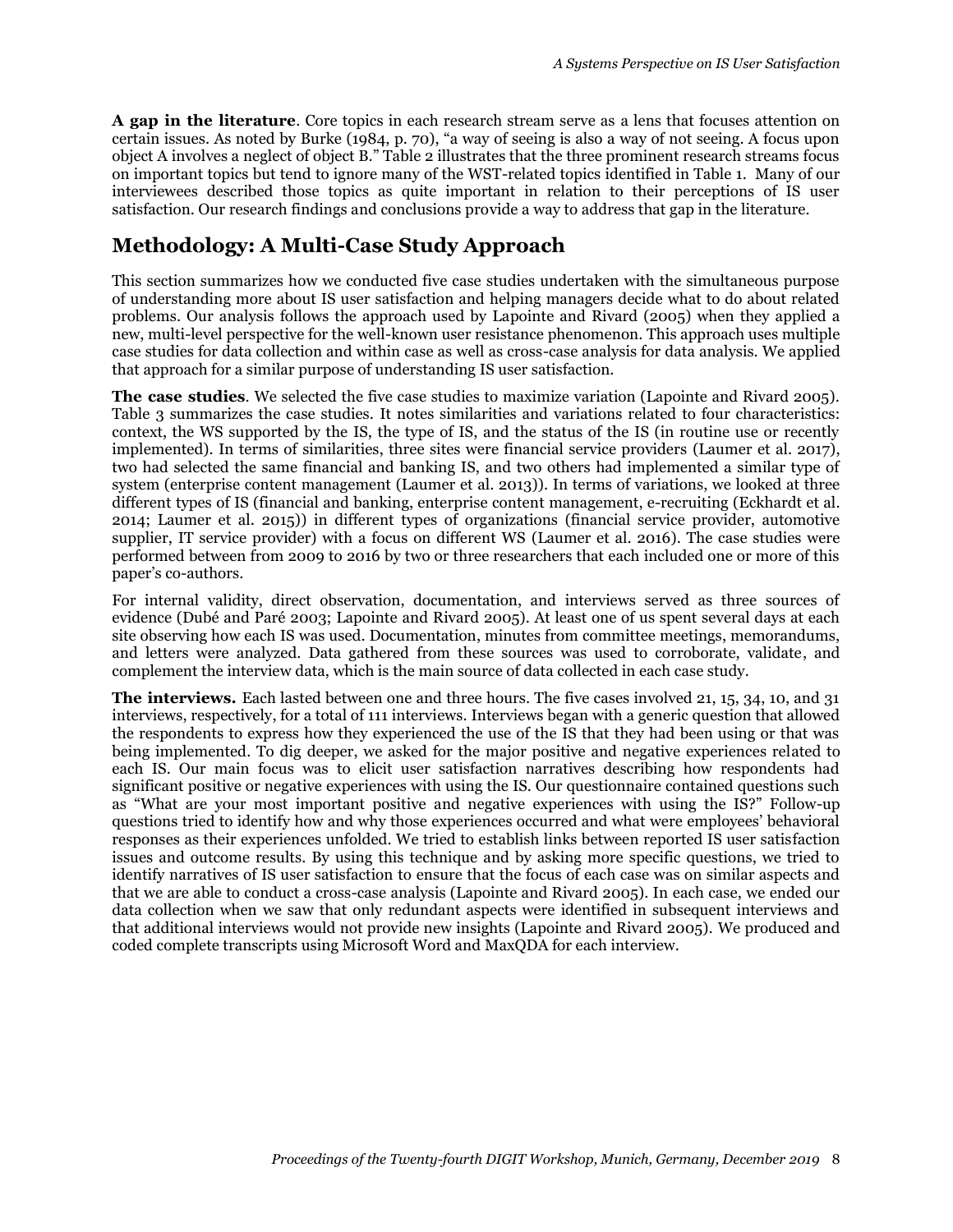| Case, context,<br>year   | <b>Work systems</b>                        | <b>Information systems</b>             | <b>Status</b> | Inter-<br>views |
|--------------------------|--------------------------------------------|----------------------------------------|---------------|-----------------|
| Case A:                  | The work system for recruiting new hires.  | E-Recruiting IS                        | Newly         | 21              |
| Automotive               | This includes defining job specifications, | - provide web-based forms for          | imple-        |                 |
| supplier                 | attracting candidates, handling            | applicants to produce and submit       | mented        |                 |
|                          | applications, organizing interviews, and   | applications                           |               |                 |
| 2009                     | making hiring decisions                    | - collect scheduling and evaluation    |               |                 |
|                          |                                            | information related to applicants      |               |                 |
|                          |                                            | - make applicant information available |               |                 |
|                          |                                            | where needed                           |               |                 |
| Case B:                  | Different work systems (incl. sales,       | Financial and banking information      | Newly         | 15              |
| <b>Financial service</b> | marketing, product management,             | system:                                | imple-        |                 |
| provider                 | management, etc.) related to investment    | - Controls and records transactions    | mented        |                 |
|                          | and credit advice services, payment        | - Provides access to customer          |               |                 |
| 2010                     | transaction services or other financial    | information through an interface       |               |                 |
|                          | services to the customer                   |                                        |               |                 |
| Case C:                  | Different work systems (incl. sales,       | Organization content management        | Used for      | 34              |
| <b>Financial service</b> | marketing, product management,             | system                                 | ten years     |                 |
| provider                 | management, etc.) related to investment    | - Repository of information related to |               |                 |
|                          | and credit advice services, payment        | the firm's financial product/services  |               |                 |
| 2012                     | transaction services or other financial    | - Provides access to the information   |               |                 |
|                          | services to the customer                   | through an interface                   |               |                 |
| Case D:                  | Different work systems (incl. sales,       | Financial and banking information      | Newly         | 10              |
| <b>Financial service</b> | marketing, product management,             | system:                                | imple-        |                 |
| provider                 | management, etc.) related to investment    | - Controls and records transactions    | mented        |                 |
|                          | and credit advice services, payment        | - Provides access to customer          |               |                 |
| 2013                     | transaction services or other financial    | information through an interface       |               |                 |
|                          | services to the customer                   |                                        |               |                 |
| Case E:                  | The work systems (incl. software           | Organization content management        | Used for      | 31              |
| IT-Service               | development, sales, marketing, customer    | system                                 | two           |                 |
| provider and             | service, product management,               | - Repository of information related to | years         |                 |
| software vendor          | management, etc.) related to the           | the firms's software product/services  |               |                 |
|                          | deployment of new software releases        | - Provides access to the information   |               |                 |
| 2015/2016                |                                            | through an interface                   |               |                 |

#### **Table 3. Case study overview**

**Data analysis**. Both the case studies and the interview guidelines were designed to follow an explorative approach to identify IS user satisfaction issues. The data analysis started when the first case study was conducted in 2009 (Case A). Within that case study we applied an initial coding approach that allowed for identifying issues related to user satisfaction, related causes, and the individual responses. This initial coding identified statements in the transcripts related to IS user satisfaction. We used an open and iterative process (Eisenhardt 1989; Lapointe and Rivard 2005; Sarker et al. 2013; Sarker et al. 2018a, 2018b) to identify different categories of user satisfaction narratives. These indicate that user satisfaction is shaped by the relationship between the IS and WS (see results section), which inspired us to think about a systems perspective on IS user satisfaction. We elaborated further on this perspective in the other cases studies, where we used an open and iterative process, thereby building on both the data and our initial idea about the relationship between the IS and the WS (Lapointe and Rivard 2005; Sarker et al. 2013). We added new categories when narratives emerged that were not represented adequately by a previously existing code. New narratives that emerged in each case study were added to the list of categories, and those were further elaborated in the follow-up case studies. In this step, two researchers coded the interviews in parallel immediately after each case study was concluded. We compared their coding results, merged similar categories, and discussed divergences for each case. We produced a name and description for each category based on the results.

After we conducted the five case studies, we reanalyzed each case study using the codes we derived and the idea of relationships between IS and WS. We also considered user priorities implied by a systems perspective that we started to recognize after the first case study and that was further elaborated in the case studies that followed (see section 2) (Lapointe and Rivard 2005; Sarker et al. 2018a, 2018b; Yin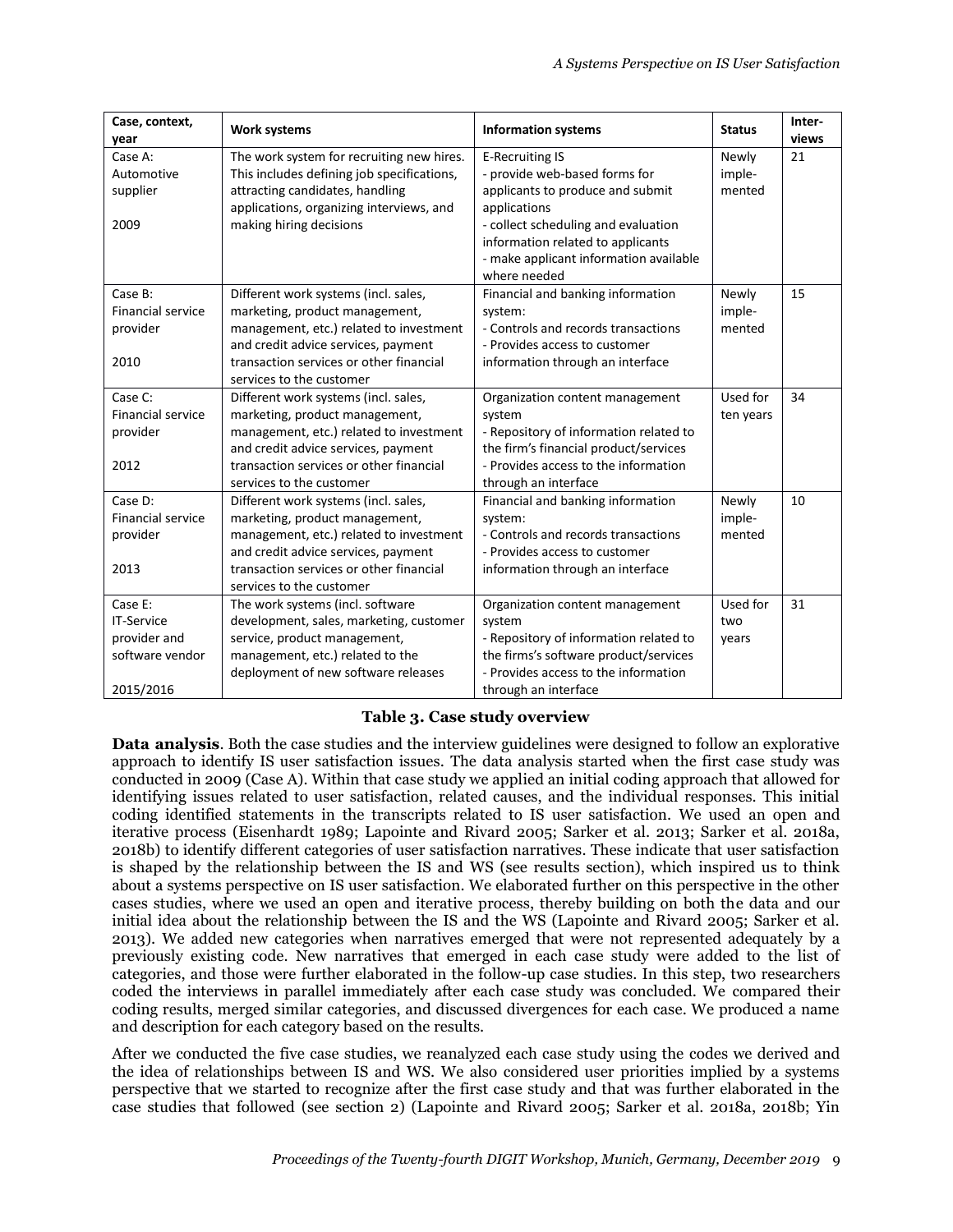2009). We categorized the quotations related to user satisfaction based on categories derived in the initial coding step. Researchers who did not code the interviews in the first step coded the interviews using an axial and selective coding approach (Lapointe and Rivard 2005; Yin 2009) based on categories derived in the first step. Intercoder reliability was 0.89. Each quotation related to user satisfaction was classified as related to one of 14 aspects of the WS framework in Table 1 or was categorized as not related to any of those aspects.

Consistent with the process used by Lapointe and Rivard (2005), the resulting data was analyzed in two stages. First, we performed a within-case analysis. We summarized each interview using a WS snapshot (a central analysis tool in the work system method (Alter, 2006, 2013)) to identify each interviewee's narratives for the WS that the interviewee participated in that were supported by the IS. We aggregated these narratives to produce segments of narratives that describe phenomena found in several interviews in each case study. This clarified the nature of the IS user satisfaction narratives in each case study. As noted by Lapointe and Rivard (2005) this process applies data reduction and presentation techniques that help in understanding each interview and each case study as a base for the cross-case analysis.

Second, we conducted a cross-case analysis to identify common patterns of the different narratives identified the five case studies. As a first step in applying analytic induction (Lapointe and Rivard (2005)) we compared and contrasted the different narratives of each case study to identify patterns. Afterwards, we compared the five case studies in pairs to identify similarities and differences. To quantify the qualitative results, we used frequency counts to describe the presence of the 14 different work system aspects in Table 1 in each case study (i.e., the number of interviews in which an aspect was mentioned vs. total number of interviews). We use these numbers in the quantitative analysis to compare the case studies themselves and to compare the work system perspective with other theoretical approaches. The resulting chain of evidence (Lapointe and Rivard 2005) forms the basis for a general explanation for the five case studies.

## **Qualitative and Quantitative Results**

**Qualitative results.** The qualitative results presented here are simply examples of interview quotations related to IS user satisfaction. (A cross-case analysis that identifies different narratives will appear in a longer journal paper.) Table 4 illustrates perceptions related to the efficiency and effectiveness in general. Tables 5, 6, and 7 organize perceptions using the three major categories in Table 1. Those tables illustrate many issues. Table 4 shows that work system participants evaluated the IS in relation to how well it helped them perform their work in an efficient and effective matter. User satisfaction increased when the IS supported users' responsibilities as a work system participants; it decreased when the IS did not contribute adequately to their efforts. Individuals in each case study mentioned at least one positive or negative observation related to support of product/services and customers (Table 5); internal operation (Table 6), and influence of the work system's environment (Table 7). A cross-case analysis (not presented here) provides a deeper view of the qualitative results by compiling and comparing case-specific narratives synthesized from related perceptions shared by multiple practitioners within specific cases.

| Case   | <b>Quotations</b>                                                                                                                                                                                                                                                                      |
|--------|----------------------------------------------------------------------------------------------------------------------------------------------------------------------------------------------------------------------------------------------------------------------------------------|
| Case A | "The customer is used to me providing good service. Because of the new system, I now feel inferior because I<br>can't process even simple requests. I have to tell the customer that I am not able to support him because a new<br>system has been implemented. That is embarrassing." |
| Case B | "The information provided is not relevant for my task. It does not make it easier for me to decide which path to<br>follow and to which department I should forward the customer request to."                                                                                          |
| Case C | "When an applicant wants to get a status update I just can look into the system and can provide this update<br>within a few seconds. This is just one example, how the information provided makes it easier for us to work."                                                           |
| Case D | "I don't think that the information is appropriate for my tasks. I believe that support and technical employees can<br>use them, but they are not appropriate for me as a sales person"                                                                                                |
| Case E | "One good thing about the new system is that it enables us to follow the processes specified by our<br>administration. My work is now much easier and so I really like the new system."                                                                                                |

**Table 4. Quotations related to user perceptions of how an IS does or does not contribute to an IS user's efficiency or effectiveness in performing work in a work system that it supports**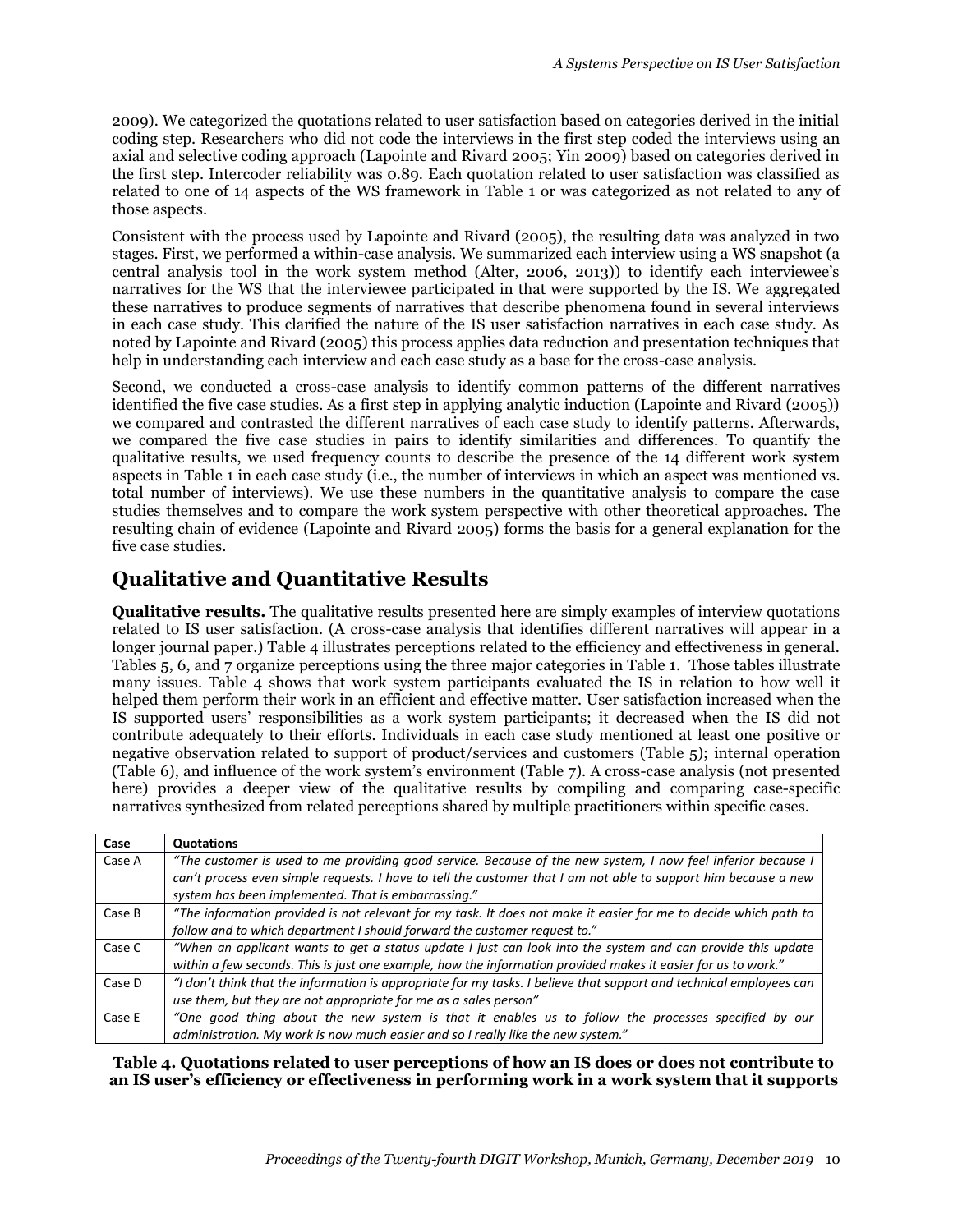| Case   | <b>Quotations</b>                                                                                                     |
|--------|-----------------------------------------------------------------------------------------------------------------------|
| Case A | "We are used to providing good service quality. I was afraid that with all the changes and especially with the new    |
|        | system I would not provide good service quality anymore and I avoided using the system when interacting with          |
|        | the customer. That is really frustrating."                                                                            |
| Case B | "If I relied solely on the ECM system, my service to the customer would be worse. The information provided does       |
|        | not support my daily work, so the quality of my service would be bad if I only worked with the ECM system."           |
| Case C | "I believe that our service to candidates has improved. They can check the status of their application online. I like |
|        | that this might reduce the number of applicants calling and asking for a status update."                              |
| Case D | "My service to the customer depends heavily on the information I use. When the information is incorrect, my           |
|        | service quality is poor. Therefore, I do not trust the SharePoint information and I am not satisfied with the         |
|        | SharePoint for that reason".                                                                                          |
| Case E | "I got the impression that customers were really happy when I could provide them information on the phone for         |
|        | which they had to wait a few days in the past. When I realize that my customers are happy, then I am also happy.      |
|        | This is the reason I like the new system."                                                                            |

#### **Table 5. Quotations related to whether and how an IS does or does not help an IS user generate product/services that satisfy the work system's customers**

| Case   | <b>Quotations</b>                                                                                                     |
|--------|-----------------------------------------------------------------------------------------------------------------------|
| Case A | "I don't understand the logic of the new processes. I am dissatisfied by all these new rules that I have to follow. I |
|        | simply do not like the new system and I want to work like I used to work in the past"                                 |
| Case B | "Our technologies support our processes and activities well. There is only one exception, and that is the ECM         |
|        | system. I do not know how to use it effectively in my daily work. That is frustrating".                               |
| Case C | "Long reaction times, I really mean the system, these response times, $()$ until the windows open, $()$ until I can   |
|        | open any applications, () all these attachments, until they open up, this is really extreme long. You make the        |
|        | clicks and then the hourglass is rotating and rotating and this is the moment where you think 'this could be a        |
|        | little bit faster now".                                                                                               |
| Case D | "In my opinion, the major issue of the SharePoint is that we don't have defined processes so everybody knows          |
|        | how to search for information. Therefore, everybody, including me, is not satisfied with SharePoint, even though      |
|        | it is the lack of processes rather than SharePoint itself that is causing the challenges"                             |
| Case E | "Whenever I have to process a customer request, all information required is available. I do not have to call          |
|        | customers or any colleague to get all the information required. The information is simply provided by the system      |
|        | and that makes my job easier."                                                                                        |

#### **Table 6. Quotations related to whether and how an IS does or does not help an IS user perform work related to the internal operation of the work system that the IS supports**

| Case   | <b>Quotations</b>                                                                                                                                                                             |
|--------|-----------------------------------------------------------------------------------------------------------------------------------------------------------------------------------------------|
| Case A | "We had so many changes in the past and the new system is the next one. I am really stressed by all these<br>changes."                                                                        |
| Case B | "Our strategy is to provide good service quality to our customers. From my point of view, the ECM system<br>prevents us from realizing this strategic objective."                             |
| Case C | "We wanted to improve our employer image at the job market. I believe that was the reason management<br>decided to implement the system."                                                     |
| Case D | "There are only two employees responsible for SharePoint. In addition, these two employees have a lot of<br>additional responsibilities that prohibits them from spending enough time on it." |
| Case E | "We want to differentiate our services from other organizations by providing high quality service to our<br>customers. I believe that the new system enables us to reach this goal."          |

#### **Table 7. Quotations related to better (or worse) fit of the IS with the work system's environment, infrastructure, and strategies**

**Quantitative results.** Table 8 summarizes quantitative results based on the percentage of interviews for each case that mentioned issues related to each of the 14 categories in Table 1 (aspects of the WS framework). For example, customers were mentioned in 33% of the interviews in Case A and processes and activities were mentioned in 90% for Case D. Shading within Table 8 shows the 5 most frequently mentioned categories for each case. Some such as technologies were highlighted in Table 2, which does not highlight many other top 5 items for specific cases (e.g, customers for Cases B and E and processes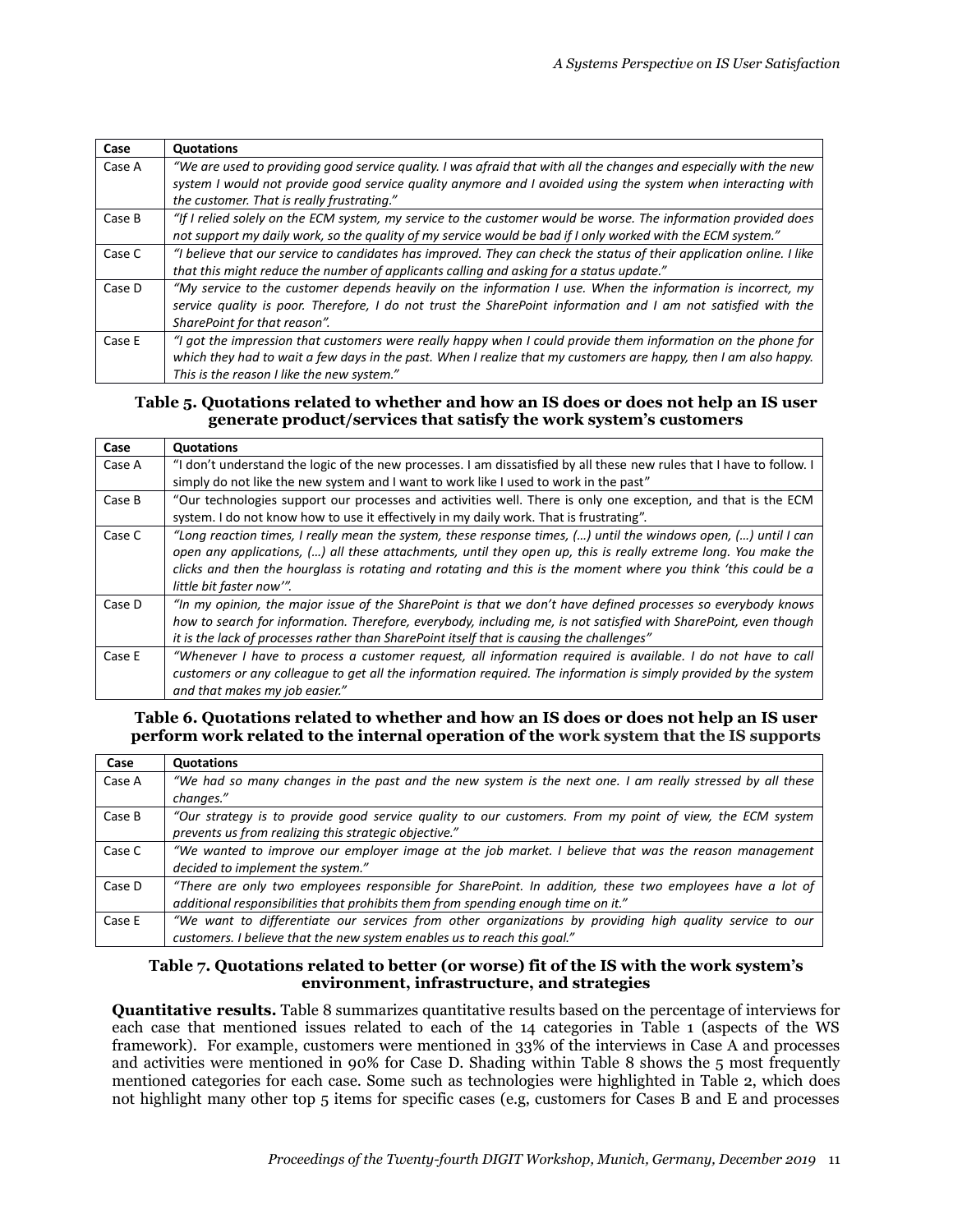and activities for Cases A, C, and D). Those omissions exemplify issues that the widely used models in Table 2 would have missed entirely.

The prominence rating in the last column in Table 8 is the unweighted average across the cases (giving equal weight to cases with different numbers of interviews). Technologies was the most prominent category (87%). Processes and activities (68%) and information (65%) were second and third. Notice that perceptions of our 111 interviewees indicated that other topics had important impacts on IS user satisfaction. For example, slightly less prominent topics included fit between technology and processes and activities (64%), fit between technology and information (55%), infrastructure (51%), participants (50%), customers (48%), fit between customers and product/services (48%), environment (45%), and so on. Perhaps most remarkable, quotations from interviews of IS users fit into 69 of the 70 possibilities implied by 14 categories for 5 cases. The only omission was the 0% for environment in case D. A manager concerned about IS user satisfaction should not ignore any of the 14 categories.

Table 9 shows that an analysis based solely on the three prominent research streams in Table 2 would have found 23%, 30%, and 30% of the perceptions related to IS user satisfaction. Thus, analyzing IS user satisfaction based on prominent research streams would have missed many topics that real world IS users noticed and cared about**.**

| Element or fit relationship                            | Case A   | Case B   | Case C   | Case D   | Case E  | Prominence |
|--------------------------------------------------------|----------|----------|----------|----------|---------|------------|
| within the WS framework                                |          |          |          |          |         | Rating **  |
|                                                        | $(15)^*$ | $(34) *$ | $(21)$ * | $(31) *$ | $(10)*$ |            |
| Customer                                               | 33%***   | 50%****  | 43%      | 52%      | 60%     | 48%        |
| Fit: customers and<br>product/services                 | 40%      | 56%      | 38%      | 48%      | 40%     | 45%        |
| Product/services                                       | 13%      | 12%      | 14%      | 16%      | 10%     | 13%        |
| Fit: product/ services and<br>processes and activities | 47%      | 21%      | 29%      | 45%      | 20%     | 32%        |
| Processes and activities                               | 100%     | 27%      | 91%      | 90%      | 30%     | 68%        |
| Participants                                           | 67%      | 33%      | 62%      | 48%      | 40%     | 50%        |
| Fit: participants and<br>processes and activities      | 20%      | 15%      | 19%      | 42%      | 30%     | 25%        |
| Information                                            | 20%      | 91%      | 52%      | 90%      | 70%     | 65%        |
| Fit: information and<br>processes and activities       | 13%      | 94%      | 38%      | 87%      | 40%     | 55%        |
| <b>Technologies</b>                                    | 93%      | 88%      | 81%      | 84%      | 90%     | 87%        |
| Fit: technology and<br>processes and activities        | 87%      | 38%      | 71%      | 55%      | 70%     | 64%        |
| Environment                                            | 73%      | 35%      | 43%      | 74%      | 0%      | 45%        |
| Infrastructure                                         | 27%      | 15%      | 71%      | 65%      | 80%     | 51%        |
| <b>Strategies</b>                                      | 53%      | 24%      | 33%      | 16%      | 20%     | 29%        |

#### **Table 8. Percent interviews associated with specific elements or fit relationships**

\* Number of interviews for each case

- Prominence rating is the unweighted average of percentages for the cases. It is not weighted by the number of interviews in each case because the cases are assumed to be equally meaningful<br>\*\*\*
- \*\*\* All percentage entries are rounded to whole numbers for ease of viewing.
- Shading identifies the five cells with the highest percentages in each column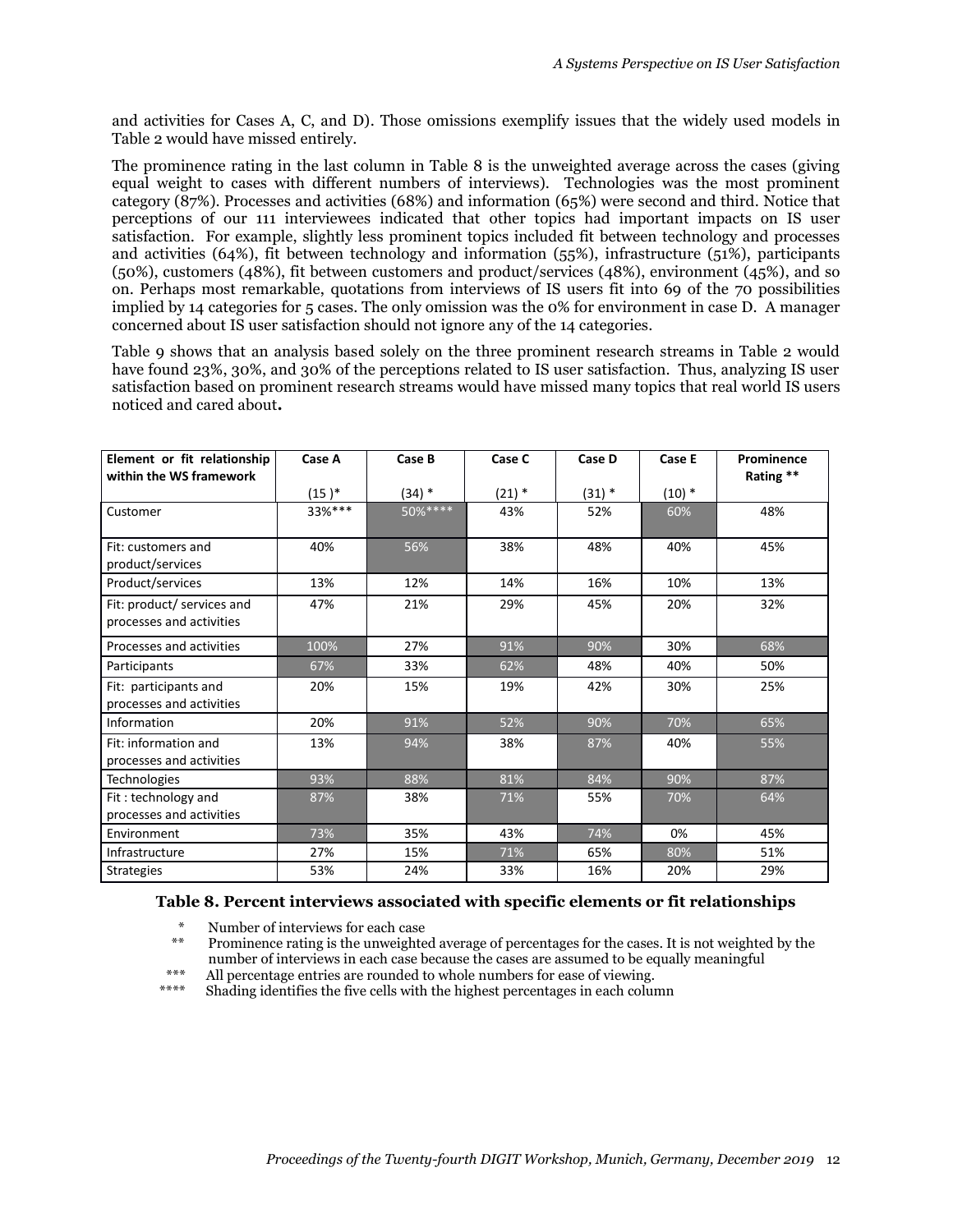| <b>Prominent research streams</b>               | <b>Case A</b>                          | <b>Case B</b> | <b>Case C</b> | <b>Case D</b> | <b>Case E</b> | Average of cell<br>values<br>across |  |
|-------------------------------------------------|----------------------------------------|---------------|---------------|---------------|---------------|-------------------------------------|--|
|                                                 | Sum of normalized values for each lens |               |               |               |               | the five cases                      |  |
| UTAUT/TAM/Continuance<br>(four components) $*$  | 27%                                    | 22%           | 23%           | 18%           | 27%           | 23%                                 |  |
| IS success model<br>(three components)**        | 20%                                    | 33%           | 30%           | 29%           | 40%           | 30%                                 |  |
| Task technology fit<br>$($ three components)*** | 36%                                    | 27%           | 31%           | 23%           | 33%           | 30%                                 |  |

#### **Table 9. Aggregated results organized by prominent streams of user satisfaction research**

- Items associated with the UTAUT/TAM stream include participants, technologies, fit between technology processes and activities, environment<br>\*\* Items associated with the IS suggests model stream
- \*\* Items associated with the IS success model stream include information, technology, infrastructure<br>\*\*\* Items associated with the teak technology fit stream include technology, infrastructure
- Items associated with the task-technology fit stream include technologies, fit between technology processes

and activities, participants

Figure 2 provides a graphical summary of Tables 8 and 9. The left column uses shading to show the relative prominence of the 14 aspects of the WS framework (Table 1) in the interviews in the five cases. The right column, copied from Table 1, shows the aspects of the WS framework that are emphasized by the three prominent research streams. The blank areas in those triangles represent the topics that practitioners in the five cases perceived as important but that those research streams would have ignored.



**Figure 2. Comparing primary concerns of prominent research streams with relative prominence of 14 aspects of the work system framework in five case studies**

**Summary of qualitative and quantitative findings.** The IS in all five case studies was essential for the WS that it supported. Removing the IS in all five cases would undermine or disable the WS. The interviewees were WS participants who evaluated the IS from the viewpoint of trying to execute responsibilities efficiently while serving the WS's customers effectively. Users often described satisfaction issues in relation to their ability (as WS participants, not just IS users) to perform work efficiently and effectively. IS usage was mandatory in the five cases, which occurred in highly digitalized organizations.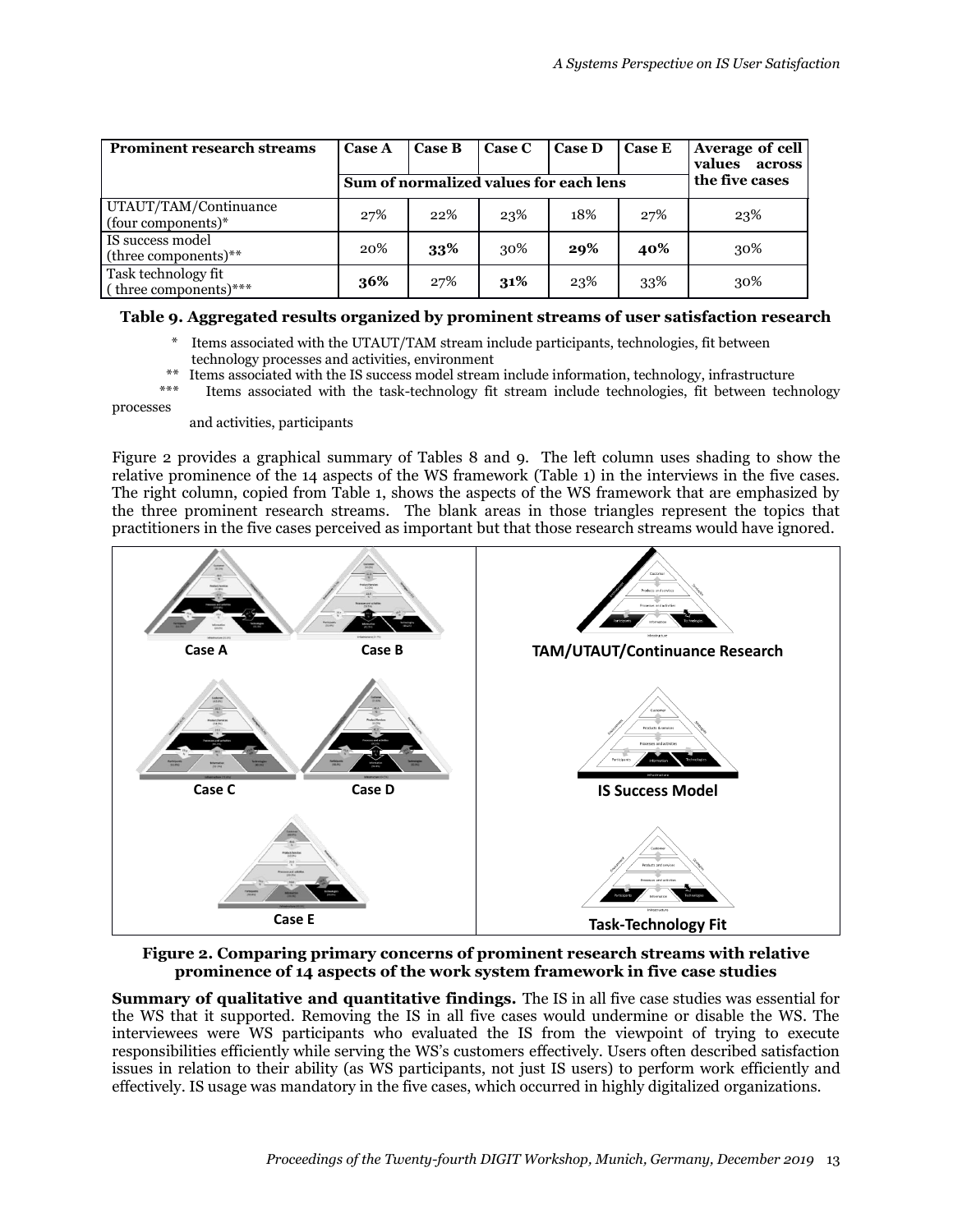In all five cases, we viewed IS user satisfaction as is an individual level variable based on accumulated personal perceptions (positive, neutral, and/or negative) of experiences with an IS in the context of performing work in organizations. Most positive perceptions stemmed from ways in which the IS facilitated efficiency in performing work and effectiveness in serving the needs of WS customers. Most negative perceptions stemmed from disappointments about the contribution of the IS, including annoyances and pain-points related to inefficiencies, malfunctions, confusions, and/or beliefs that better IS capabilities or better fit with the WS would lead to better results. As a significant side note, some participants attributed WS shortcomings to the IS even though the IS did not seem to be the main cause of WS shortcomings.

### **A System Perspective on IS User Satisfaction**

These results lead to a new systems perspective on IS user satisfaction that differs in content and approach from most of the theories and models in the three prominent research streams shown in Table 2 and Figure 2. The new systems perspective can be expressed using a summary statement and three corollaries.

**Summary statement**. *The primary driver of user satisfaction for an IS that supports a WS is the degree to which the IS contributes to an individual user's efficiency in executing responsibilities within the WS and effectiveness in serving the WS's customers.*

**Corollary 1 - Customer-focused concerns:** *Higher (or lower) perceived beneficial contribution of the IS to an individual user's effectiveness in serving the WS's customers is associated with higher (or lower) user satisfaction with the IS.*

**Corollary 2 - Internal operational concerns***. Higher (or lower) perceived beneficial contribution of the IS to an individual user's efficiency in executing responsibilities within the WS is associated with higher (or lower) user satisfaction with the IS.*

*Corollary 3 – Contextual concerns. Better (or worse) perceived fit of the IS with a supported WS's environment, infrastructure, and strategies is associated with higher (or lower) user satisfaction with the IS if that fit affects an individual user's work performance.*

This summary of our results is easy to understand and use both in practice and in research. Someone analyzing and/or improving IS user satisfaction would evaluate how well the IS contributes to the efficiency of IS users in executing responsibilities within the WS and effectiveness in serving the work system's customers. The corollaries would provide directions for delving further. To go beyond the three corollaries, it would be simpler to use the work system framework and work system method directly instead of specifying 9 or 14 separate corollaries corresponding to the various aspects of the work system framework,

## **Discussion and Conclusions**

Today's increasingly digitalized organizations, governmental entities, and business ecosystems operate through WSs that rely increasingly on carefully constructed ISs. Successful operation of those organizations requires mandatory participation in WSs and mandatory coordination through corporate ISs and databases even when some users have discretion about how they will perform their individual tasks or whether they will use personal devices for some tasks. Organizations whose structure requires coordination and consistency within or between internal units and with customers typically do not view usage of related ISs as voluntary regardless of personal perceptions or preferences related to ease of use, perceived usefulness, system (i.e., technology) quality, information quality, service quality, or other variables.

Even under those circumstances, it is widely recognized that many ISs and other WSs suffer from design flaws, inadequate support from other WSs, and many other problems. Our case studies revealed many positive and negative effects in which intended and unintended IS characteristics and other circumstances led to a wide range of positive and/or negative perceptions related to ISs whose usage was mandatory.

**Main finding.** The only single-factor causal relationship implied by our research is the summary statement above, which highlights the degree to which the IS contributes to an individual's efficiency in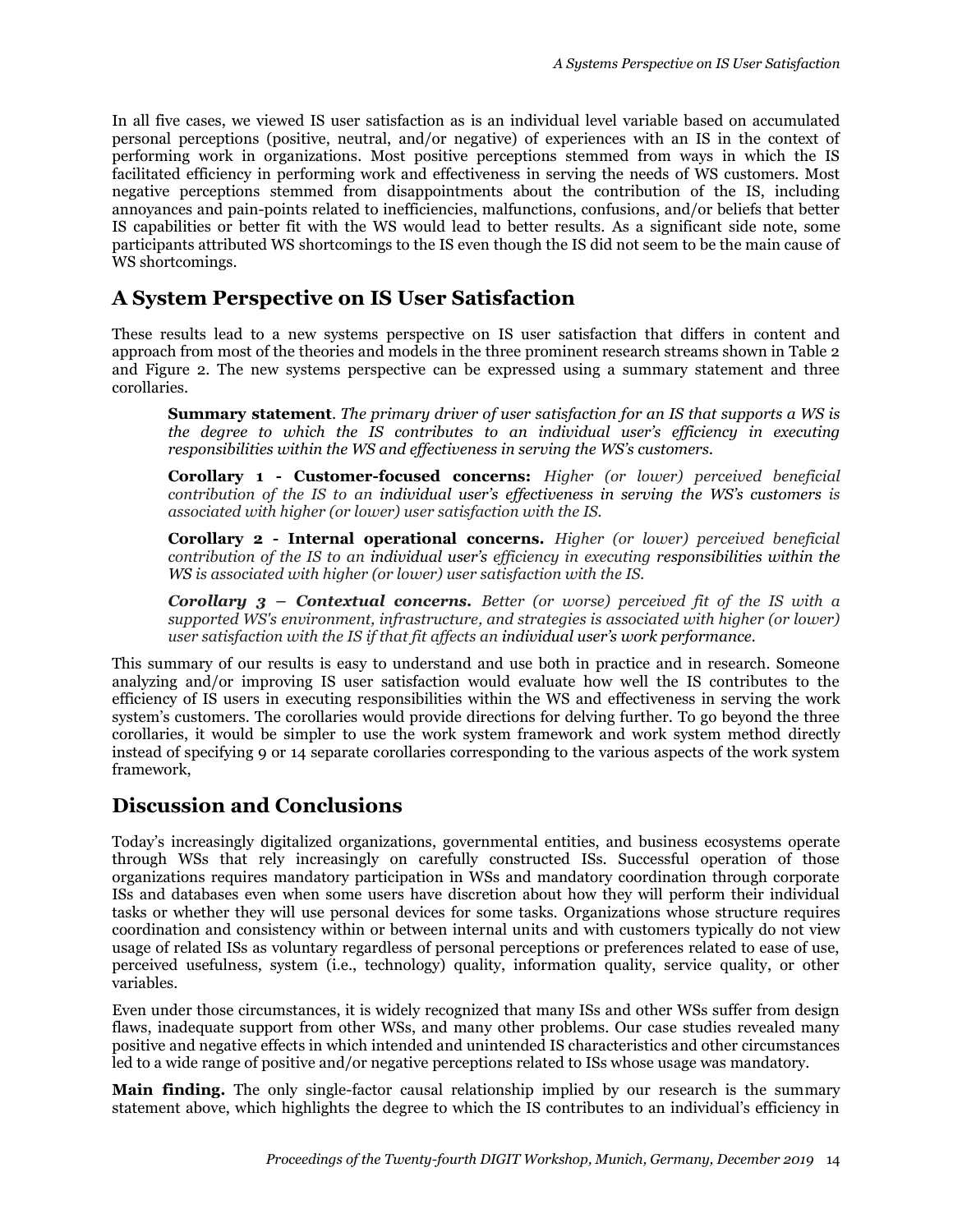executing responsibilities within the WS and effectiveness in serving the work system's customers. Seeing the main driver of IS user satisfaction as the perceived contribution to a user's success in performing work is consistent with all five case studies and responds directly to the call in Vaezi et al (2016) for identifying a single major factor that determines IS user satisfaction or IS success. The notion of perceived contribution includes both positive and negative factors. Positive perceptions stem from how an IS facilitates an individual's efficiency and effectiveness. Negative perceptions stem from disappointments in the contribution of the IS, including annoyances, pain-points, inefficiencies, malfunctions, confusions, and/or beliefs that the WS would be better if the IS had better capabilities or fit better with work practices.

**Aggregating across users**. IS user satisfaction is an individual-level variable. Aggregating across important users leads to a new form of the IS success model whereby the success of an IS that supports a specific WS can be evaluated based on the extent to which it supports the WS's efficient internal operation and effective production of product/services for its customers. That type of aggregation would be more complicated and in some cases would be misleading for ISs that support or serve as a platform for multiple WSs. In those situations, an IS that is well tailored to one WS may degrade the performance of other WSs.

**Breadth of practitioner concerns**. Table 8 showed that that quotations related to IS user satisfaction occurred in all categories in all five case studies with only one exception (fit with environment in Case E). Thus, all 14 of the possible categories (9 elements + 5 fit relationships) appeared in quotations related to IS user satisfaction in four of the cases and 13 of the 14 appeared in quotations from the other case. This demonstrates the relevance of the work system framework for visualizing or understanding user satisfaction.

**Relative importance of different parts of a system.** A common concern of variance-oriented IS research is to identify which factors tend to be most important in relation to a phenomenon. In contrast, a systems perspective would not say that internal concerns (summing to 66% in Table 8) are roughly twice as important as the sum of customer-focused concerns (summing to 16%) and contextual concerns (summing to 19%). Instead, a systems perspective would recognize that all concerns were important enough to be mentioned by interviewees, and further, that issues in any area might be related to issues elsewhere and might call for adjustments anywhere. Thus, the 16% for customer-focused concerns indicates that those concerns mattered to interviewees, not that those concerns can be ignored because internal concerns were more common.

**Built-in limitations of primary concerns of major IS research streams**. Figure 2 provides a visual representation of the results from Tables 8 and 9 by using different degrees of shading to represent prominence of specific elements or fit relationships. The left column illustrates the prominence ratings from Table 8, with different patterns of shading in each of the five cases. The right column shows the representations of each stream from Table 1, with shading either dark for a topic included or blank for a topic excluded. The preponderance of white space in the icons on the right is a visual representation of the 23%, 30%, and 30% prominence ratings in Table 9, In contrast, the highly variegated appearance of the icons on the left show the range of different prominence ratings in Table 8, where 69 of 70 possible areas for shading are somewhere between lightly shaded and dark, while only 1 of 70 (fit with environment for Case E) is completely white. The three prominent research streams served their original purposes but are less successful in capturing IS user satisfaction because they focus on certain topics and ignore or downplay other topics that often matter greatly, such as customers, product/services, and processes and activities.

**Implications for research**. This paper extends IS user satisfaction research by explaining and justifying a new systems perspective that differs from perspectives used in most IS user satisfaction research (Vaezi et al. 2016). The existing literature touches on how individual elements or characteristics of an IS influence satisfaction but does not explain user experiences as a whole whole (Oliver 2014; Vaezi et al. 2016) or how user experiences are related to interactions between ISs and WSs. Our systems perspective extends this literature by focusing on the interplay between the IS and WS, thereby going beyond impacts of individual elements or characteristics.

Future research could extend our results in several ways. As noted by Burton-Jones et al. (2015), there is no necessary benefit in keeping different research approaches separate. Our use of a systems approach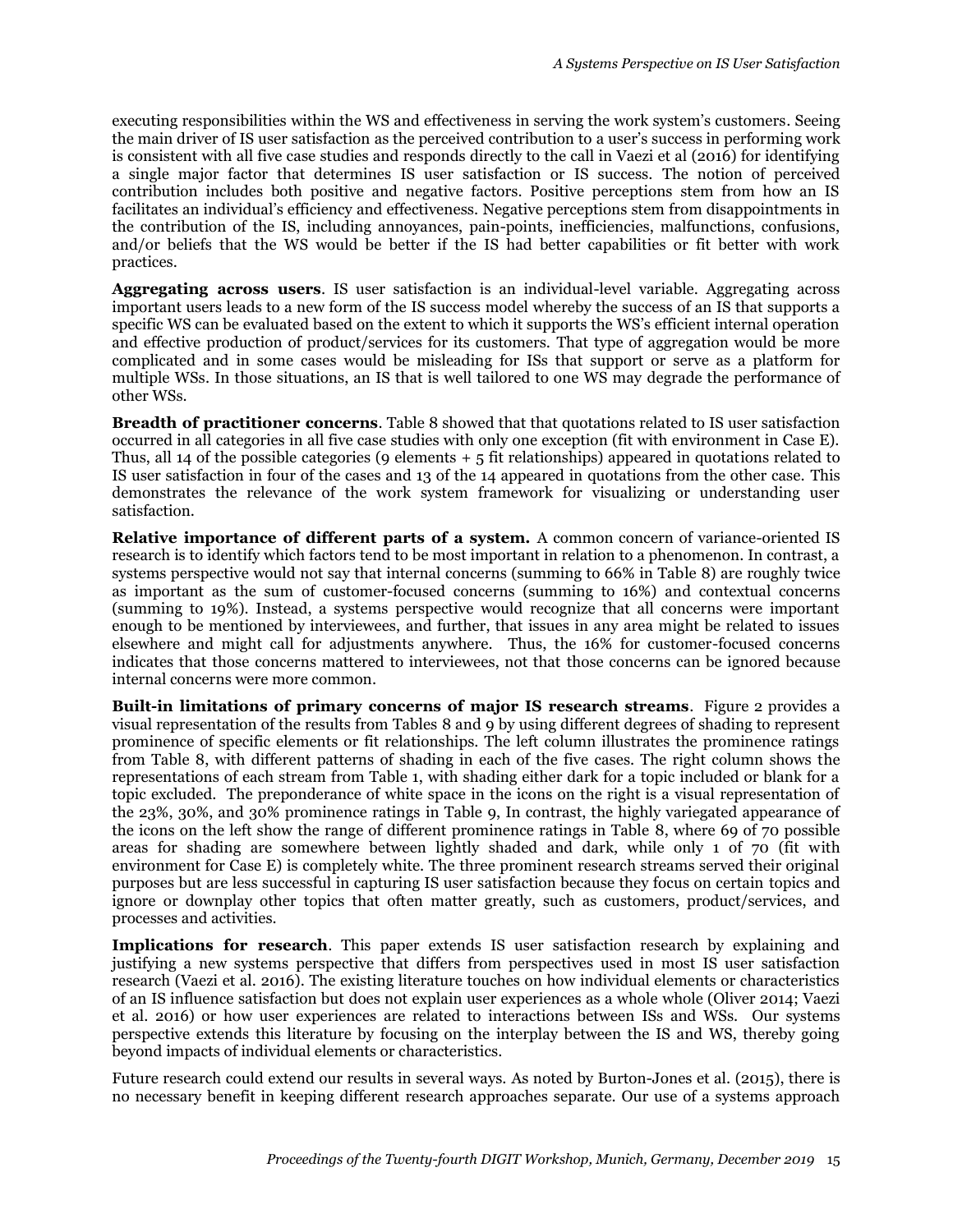could motivate follow-on research using variance or process perspectives. The summary of our empirical findings says that the primary driver of IS user satisfaction is the degree to which the IS contributes to an individual user's efficiency in executing responsibilities within the WS and effectiveness in serving the work system's customers. Variance-oriented research could test that generalization by collecting and analyzing quantitative responses related to positive and negative contributions of an IS to a WS success. A process-oriented approach would hypothesize or search for process-like steps that move from initial implementation to usage to articulation of user satisfaction perceptions. That research would acknowledge the conformation or disconfirmation of expectations regarding the IS and the WS but would also consider impacts of various types of overlaps and interactions between the IS and WS over time.

Future research might also look at issues related to attributions, where we found that some IS users seemed to attribute WS shortcomings to IS shortcomings. In several cases, process improvements within the WS led to improvements in IS user satisfaction even without IS changes, implying that the problem was more a WS problem than an IS problem. Future research could explore the related phenomena and their impacts.

**Implications for practice.** Both our systems perspective and our empirical results led to straightforward, actionable recommendations for practice in the five situations that we studied. More generally our systems perspective potentially provides guidance for managers, developers, and users who are concerned about IS user satisfaction in their organizations.

When analyzing IS user satisfaction in organizational settings, it is important to recognize the simultaneous existence of the WS and the IS, plus the possibility that they may overlap and the possibility that the IS may play a variety of roles in the WS. Those roles include providing access to information, providing methods for analyzing information, controlling aspects of workflows, suggesting decisions, and even performing totally automated tasks autonomously. Consequently, interventions to improve user satisfaction may involve aspects of the IS by itself but may also require changes in the WS. One should assess the efficiency and effectiveness of the WS to identify pain points, and then should consider whether and how those pain points are directly related to the IS. In areas of overlap it may be useful to identify situations where IS users participate simultaneously in activities in two systems, the WS that provides product/services for its customers and the IS itself. That viewpoint could help in assessing IS user satisfaction in relation to issues that matter the most to IS users, who likely tend to evaluate the IS based on the extent to which it contributes to their own efficiency and effectiveness, and ultimately to the efficiency and effectiveness of the WS.

### **References**

- Alter, S. 2004. "Desperately seeking systems thinking in the information systems discipline," Proceedings of the 2004 International Conference on Information Systems.
- Alter, S. 2006. The Work System Method: Connecting People, Processes, and IT for Business Results: Work System Press.
- Alter, S. 2013. "Work System Theory: Overview of Core Concepts, Extensions, and Challenges for the Future," Journal of the Association for Information Systems (14:2), pp. 72–121.
- Beaudry, A., and Pinsonneault, A. 2005. "Understanding User Responses to Information Technology: A Coping Model of User Adaptation," MIS Quarterly (29:3), pp. 493–524.
- Bertalanffy, L. von 1972. "The History and Status of General Systems Theory," Academy of Management Journal (15:4), pp. 407–426.
- Bhattacherjee, A. 2001. "Understanding information systems continuance: an expectationconfirmation model," MIS Quarterly , pp. 351–370.
- Bhattacherjee, A., and Lin, C.-P. 2014. "A unified model of IT continuance: three complementary perspectives and crossover effects," European Journal of Information Systems .
- Boudreau, M.-C., and Robey, D. 2005. "Enacting integrated information technology: A human agency perspective," Organization Science (16:1), pp. 3–18.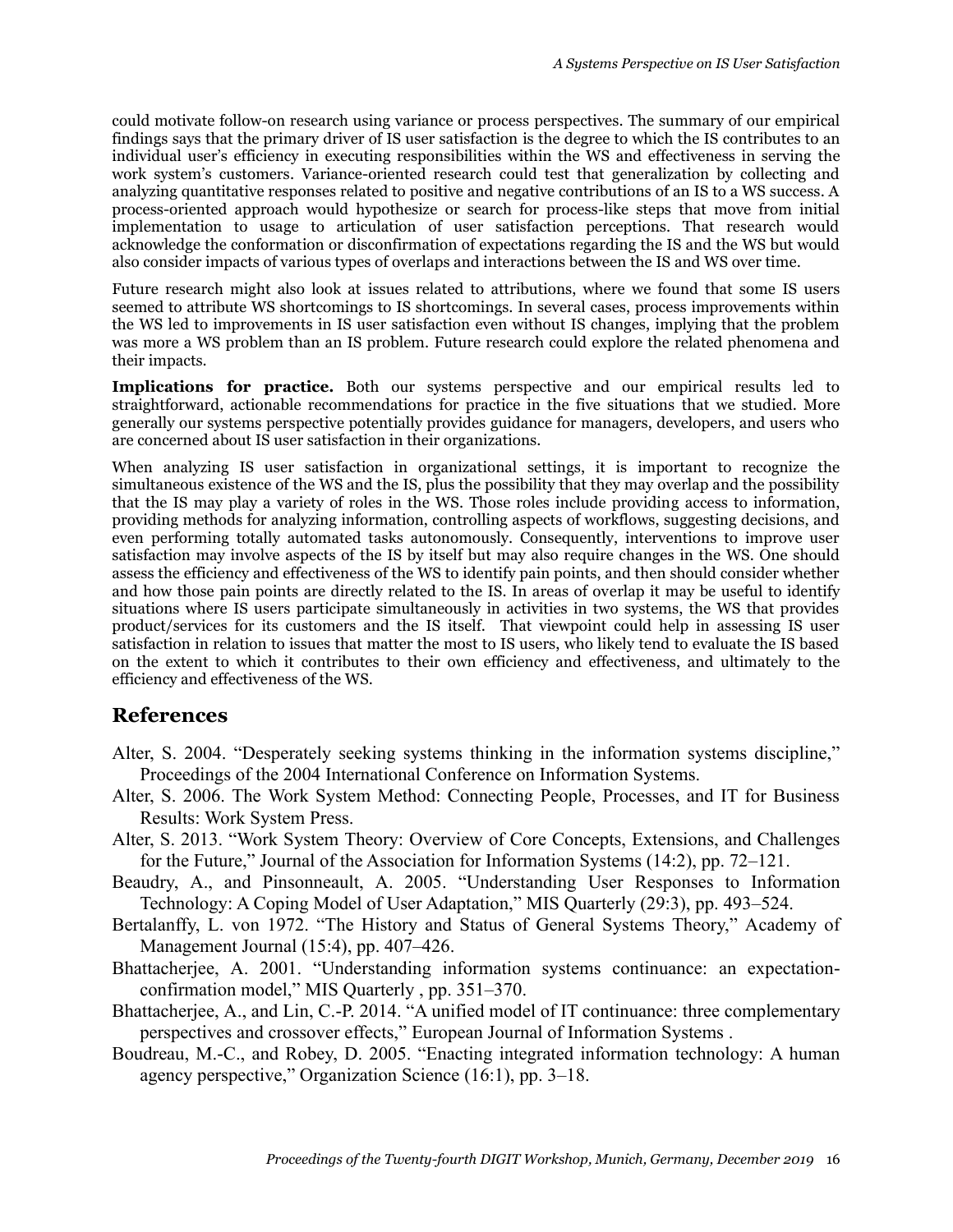- Boulding, K. E. 1956. "General Systems Theory—The Skeleton of Science," Management Science (2:3), pp. 197–208.
- Burke, K., 1984. Permanence and change: An anatomy of purpose. Univ of California Press.
- Burton-Jones, A., McLean, E. R., and Monod, E. 2015. "Theoretical perspectives in IS research: From variance and process to conceptual latitude and conceptual fit," European Journal of Information Systems (24:6), pp. 664–679.
- Davis, F.D. (1989). Perceived usefulness, perceived ease of use, and user acceptance of information technology. MIS Quarterly, 319-340.
- Davis, F.D., Bagozzi, R.P. and Warshaw, P.R., 1989. User acceptance of computer technology: a comparison of two theoretical models. Management science, 35(8), pp.982-1003.
- DeLone, W., and McLean, E. 1992. "Information Systems Success: The Quest for the Dependent Variable," Information Systems Research (3:1), pp. 60–95.
- DeLone, W., and McLean, E. 2003. "The DeLone and McLean Model of Information Systems Success: A Ten-Year Update," Journal of Management Information Systems (19:4), pp. 9–30.
- Demetis, D. S., and Lee, A. S. 2016. "Crafting theory to satisfy the requirements of systems science," Information and organization (26:4), pp. 116–126.
- Demetis, D. S., and Lee, A. S. 2017. "Taking the first step with systems theorizing in information systems: A response," Information and organization (27:3), pp. 163–170.
- Dishaw, M. T. and Strong, D. M. 1999. "Extending the technology acceptance model with task– technology fit constructs," Information & Management  $(36:1)$ , pp. 9–21.
- Dubé, L., and Paré, G. 2003. "Rigor in information systems positivist case research: Current practice, trends, and recommendations," MIS Quarterly (27:4), pp. 597–635.
- Eckhardt, A., Laumer, S., Maier, C., and Weitzel, T. 2014. "The transformation of people, processes, and IT in e-recruiting: Insights from an eight-year case study of a German media corporation," Employee Relations (36:4), pp. 415–431.
- Eisenhardt, K. M. 1989. "Building Theories from Case Study Research," Academy of Management Review (14:4), pp. 532–550.
- Furneaux, C., 2012. Variations on a routine: How selection-adaptation-retention dynamics create variety in organisational routines (Doctoral dissertation, Queensland University of Technology).
- Grover, V., and Lyytinen, K. 2015. "New State of Play in Information Systems Research: The Push to the Edges," MIS Quarterly (39:2), pp. 271–296.
- Ives, B., Olson, M. H., and Baroudi, J. J. 1983. "The measurement of user information satisfaction," Communications of the ACM (26:10), pp. 785–793.
- Lankton, N. K., and McKnight, H. D. 2012. "Examining Two Expectation Disconfirmation Theory Models: Assimilation and Asymmetry Effects," Journal of the Association for Information Systems (13:2), pp. 88–115.
- Lapointe, L., and Rivard, S. 2005. "A Multilevel Model of Resistance to Information Technology Implementation," MIS Quarterly (29:3).
- Laumer, S., Beimborn, D., Maier, C., and Weinert, C. 2013. "Enterprise Content Management," *Business & Information Systems Engineering* (5:6), pp. 449–452.
- Laumer, S., Maier, C., and Eckhardt, A. 2015. "The impact of business process management and applicant tracking systems on recruiting process performance: An empirical study," *Journal of Business Economics* (85:4), pp. 421–453.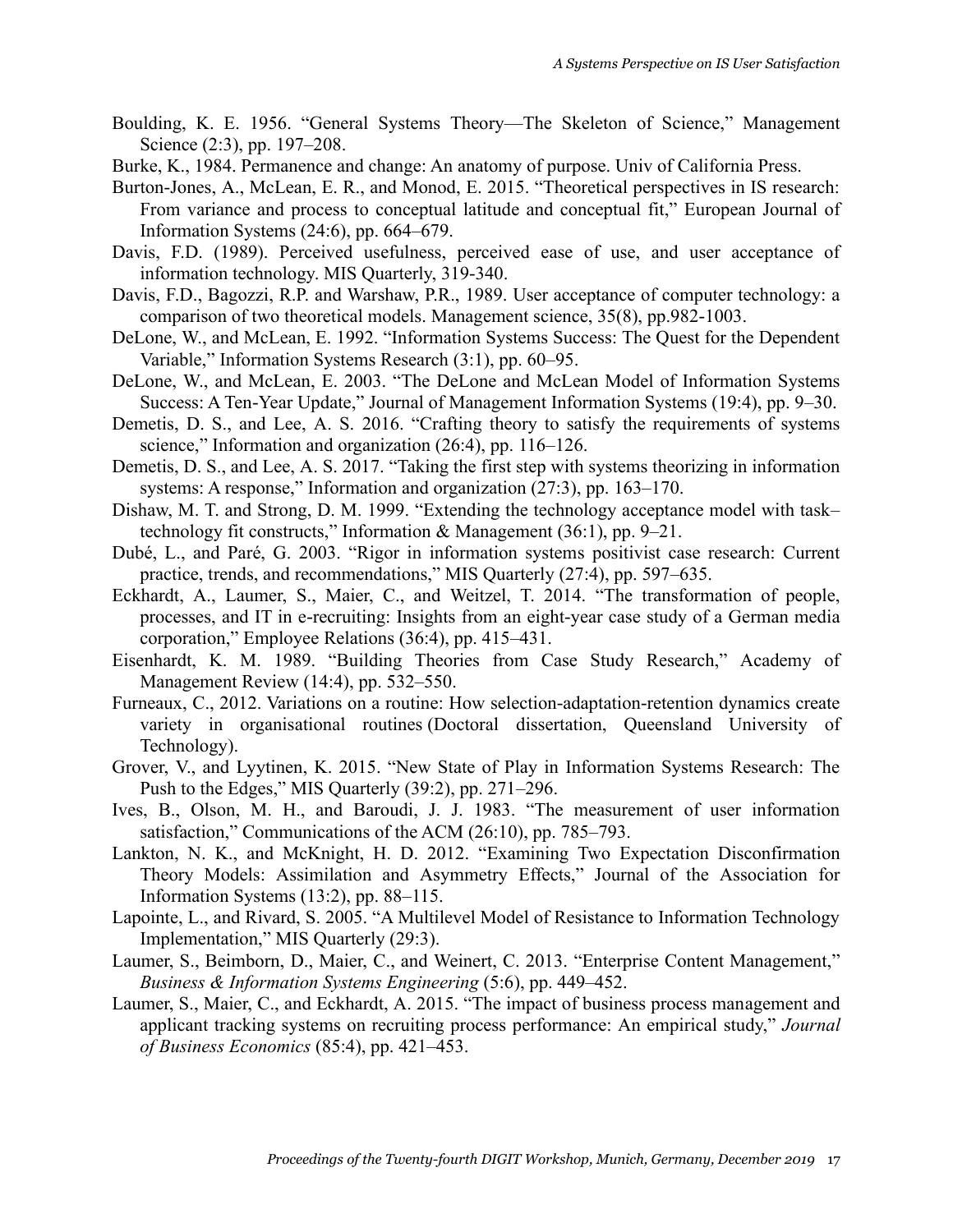- Laumer, S., Maier, C., and Weitzel, T. 2017. "Information quality, user satisfaction, and the manifestation of workarounds: A qualitative and quantitative study of enterprise content management system users," *European Journal of Information Systems* (26:4), pp. 333–360.
- Laumer, S., Maier, C., Eckhardt, A., and Weitzel, T. 2016. "Work routines as an object of resistance during information systems implementations: Theoretical foundation and empirical evidence," *European Journal of Information Systems* (25:4), pp. 317–343.
- Lee, A. S. 2010. "Retrospect and prospect: information systems research in the last and next 25 years," Journal of Information Technology, (25) pp. 336-348.
- Maier, C., Laumer, S., Eckhardt, A., and Weitzel, T. 2013. "Analyzing the impact of HRIS implementations on HR personnel's job satisfaction and turnover intention," *Special Issue: e-HRM* (22:3), pp. 193–207.
- Maier, C., Laumer, S., Wirth, J., and Weitzel, T. 2019. "Technostress and the hierarchical levels of personality: a two-wave study with multiple data samples," *European Journal of Information Systems* (28:5), pp. 496–522.
- Melone, N. P. 1990. "A Theoretical Assessment of the User-Satisfaction Construct in Information Systems Research," Management Science (36:1), pp. 76–91.
- Oliver, R. L. 2014. Satisfaction: A Behavioral Perspective on the Consumer: Routledge.
- Ortiz de Guinea, A., and Webster, J. 2017. "Combining variance and process in information systems research: Hybrid approaches," Information and organization (27:3), pp. 144–162.
- Palvia, P., Kakhki, M. D., Ghoshal, T., Uppala, V., and Wang, W. 2015. "Methodological and Topic Trends in Information Systems Research: A Meta-Analysis of IS Journals," Communications of the AIS (37), p. 30.
- Petter, S., DeLone, W., and McLean, E. 2008. "Measuring information systems success: models, dimensions, measures, and interrelationships," European Journal of Information Systems (17:3), pp. 236–263.
- Petter, S., DeLone, W., and McLean, E. 2012. "The Past, Present, and Future of "IS Success"," Journal of the Association for Information Systems (13:5), pp. 341–362.
- Petter, S., DeLone, W., and McLean, E. 2013. "Information Systems Success: The Quest for the Independent Variables," Journal of Management Information Systems (29:4), pp. 7–62.
- Raymond, L. 1985. "Organizational Characteristics and MIS Success in the Context of Small Business," Management Information Systems Quarterly (9:1), p. 37.
- Rogers, E.M., 2010. Diffusion of innovations. Simon and Schuster.
- Sarker, S., Xiao, X., and Beaulieu, T. 2013. "Guest Editorial: Qualitative Studies in Information Systems: A Critical Review and Some Guiding Principles," Management information systems : mis quarterly (37:4), pp. iii–xviii.
- Sarker, S., Xiao, X., Beaulieu, T., and Lee, A. S. 2018a. "Learning from First-Generation Qualitative Approaches in the IS Discipline: An Evolutionary View and Some Implications for Authors and Evaluators (PART 1/2)," Journal of the Association for Information Systems (19), pp. 752–774.
- Sarker, S., Xiao, X., Beaulieu, T., and Lee, A. S. 2018b. "Learning from First-Generation Qualitative Approaches in the IS Discipline: An Evolutionary View and Some Implications for Authors and Evaluators (PART 2/2)," Journal of the Association for Information Systems (19), pp. 909–923.
- Skyttner, L. 2005. General systems theory: Problems, perspectives, practice: World scientific.